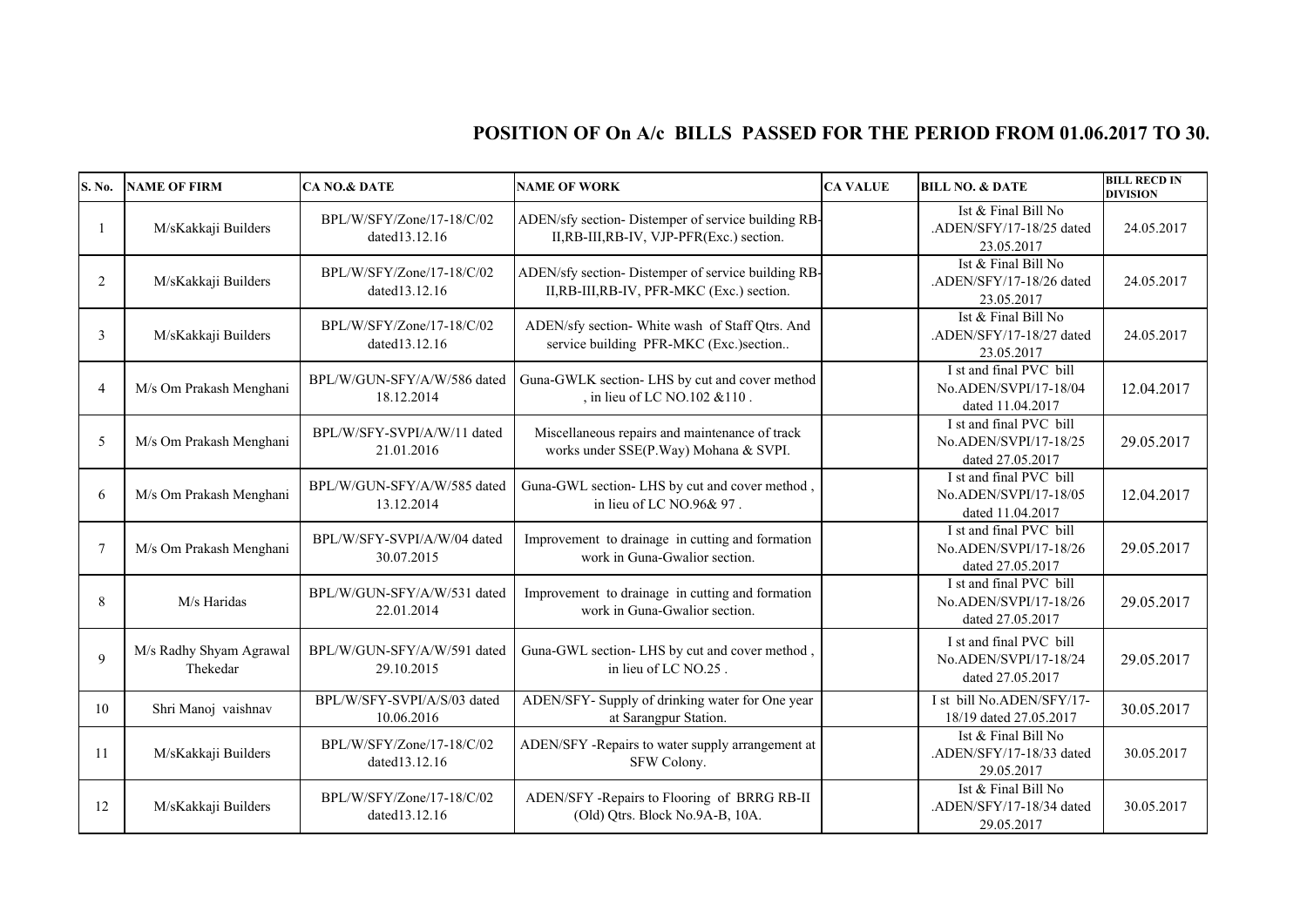| 13 | M/sKakkaji Builders   | BPL/W/SFY/Zone/17-18/C/02<br>dated13.12.16  | ADEN/SFY -Repairs to Flooring of BRRG RB-II<br>(Old) Qtrs. Block No.10, 11 A-B.                                                                                |                       | Ist & Final Bill No<br>.ADEN/SFY/17-18/35 dated<br>29.05.2017  | 30.05.2017 |
|----|-----------------------|---------------------------------------------|----------------------------------------------------------------------------------------------------------------------------------------------------------------|-----------------------|----------------------------------------------------------------|------------|
| 14 | M/sKakkaji Builders   | BPL/W/SFY/Zone/17-18/C/02<br>dated13.12.16  | ADEN/SFY - Repairs to Doors and wc, baths and<br>other doors at PFR-MKC (Exc.)                                                                                 |                       | Ist & Final Bill No<br>.ADEN/SFY/17-18/32 dated<br>29.05.2017  | 30.05.2017 |
| 15 | M/s Haridas           | BPL/W/GUN-SFY/A/W/571 dated<br>11.08.2014   | BPL-DIVN-Provision of LHS in lieu of manned LC<br>No. 92 in GUN-GWL section. under ADEN /SVPI.                                                                 | No.ADEN/SVPI/17-18/33 |                                                                | 31.05.2017 |
| 16 | M/s S.K.Jain          | BPL/W/SFY-SVPI/A/W/26 dated<br>10.06.2016   | Pt.(A)- Maintenance of lifting barriers of Engineering<br>gaates under ADEN/SVPI section. Pt.(B)-<br>Improvement to LC road surface & fencing of<br>temporary. |                       | 2nd on A/c bill<br>No.ADEN/SVPI/17-18/27<br>dated 29.05.2017   | 31.05.2017 |
| 17 | Shri Amit Gupta       | BPL/W/SVPI/Zone/17-18/C/01<br>dated13.12.16 | Improvement of roof leakage under ADEN(M)<br>SVPI.                                                                                                             |                       | Ist & Final Bill No<br>.ADEN/SVPI/17-18/28 dated<br>29.05.2017 | 31.05.2017 |
| 18 | Shri Amit Gupta       | BPL/W/SVPI/Zone/17-18/C/01<br>dated13.12.16 | Ghatigaon- Improveement of roof leakage under<br>ADEN(M)SVPI.                                                                                                  |                       | Ist & Final Bill No<br>.ADEN/SVPI/17-18/29 dated<br>29.05.2017 | 31.05.2017 |
| 19 | Shri Amit Gupta       | BPL/W/SVPI/Zone/17-18/C/01<br>dated13.12.16 | Improvement of water Supply under ADEN/SVPI.<br>under ADEN(M) SVPI.                                                                                            |                       | Ist & Final Bill No<br>.ADEN/SVPI/17-18/31dated<br>29.05.2017  | 31.05.2017 |
| 20 | Shri Amit Gupta       | BPL/W/SVPI/Zone/17-18/C/01<br>dated13.12.16 | Repairs of roof leakage of SVPI service building<br>under ADEN/SVPI.                                                                                           |                       | Ist & Final Bill No<br>.ADEN/SVPI/17-18/30 dated<br>29.05.2017 | 31.05.2017 |
| 21 | Shri Amit Gupta       | BPL/W/SVPI/Zone/17-18/C/01<br>dated13.12.16 | Repairs of flors at service building under<br>ADEN/SVPI.                                                                                                       |                       | Ist & Final Bill No<br>.ADEN/SVPI/17-18/32 dated<br>29.05.2017 | 31.05.2017 |
| 22 | Shri Amit Gupta       | BPL/W/SVPI/Zone/17-18/C/01<br>dated13.12.16 | W/W , C/W, distempering work at station building<br>PNHR, GHAI, MOJ, SVPI, (Exterior) under<br>ADEN/SVPI.                                                      |                       | Ist & Final Bill No<br>.ADEN/SVPI/17-18/34 dated<br>29.05.2017 | 31.05.2017 |
| 23 | Shri Amit Gupta       | BPL/W/SVPI/Zone/17-18/C/01<br>dated13.12.16 | Improvement of circulating Area at Shivpuri station<br>SVPI, under ADEN(M) SVPI.                                                                               |                       | Ist & Final Bill No<br>.ADEN/SVPI/17-18/35 dated<br>29.05.2017 | 31.05.2017 |
| 24 | Shri Amit Gupta       | BPL/W/SVPI/Zone/17-18/C/01<br>dated13.12.16 | Improvement of roof leakage under ADEN(M)<br>SVPI.                                                                                                             |                       | Ist & Final Bill No<br>.ADEN/SVPI/17-18/28 dated<br>29.05.2017 | 31.05.2017 |
| 25 | M/s Rakhab Chand Jain | BPL/W/SFY-SVPI/A/W/27 dated<br>22.06.2016   | ADEN/SFY section - Supplying, Stacking &<br>Loading into hopper of 65 mm gauge 50000m3 M/c<br>ballast at Sarangpur depot.                                      |                       | 8th on A/c Bill No<br>.ADEN/SFY/17-18/36 dated<br>02.06.2017   | 02.06.2017 |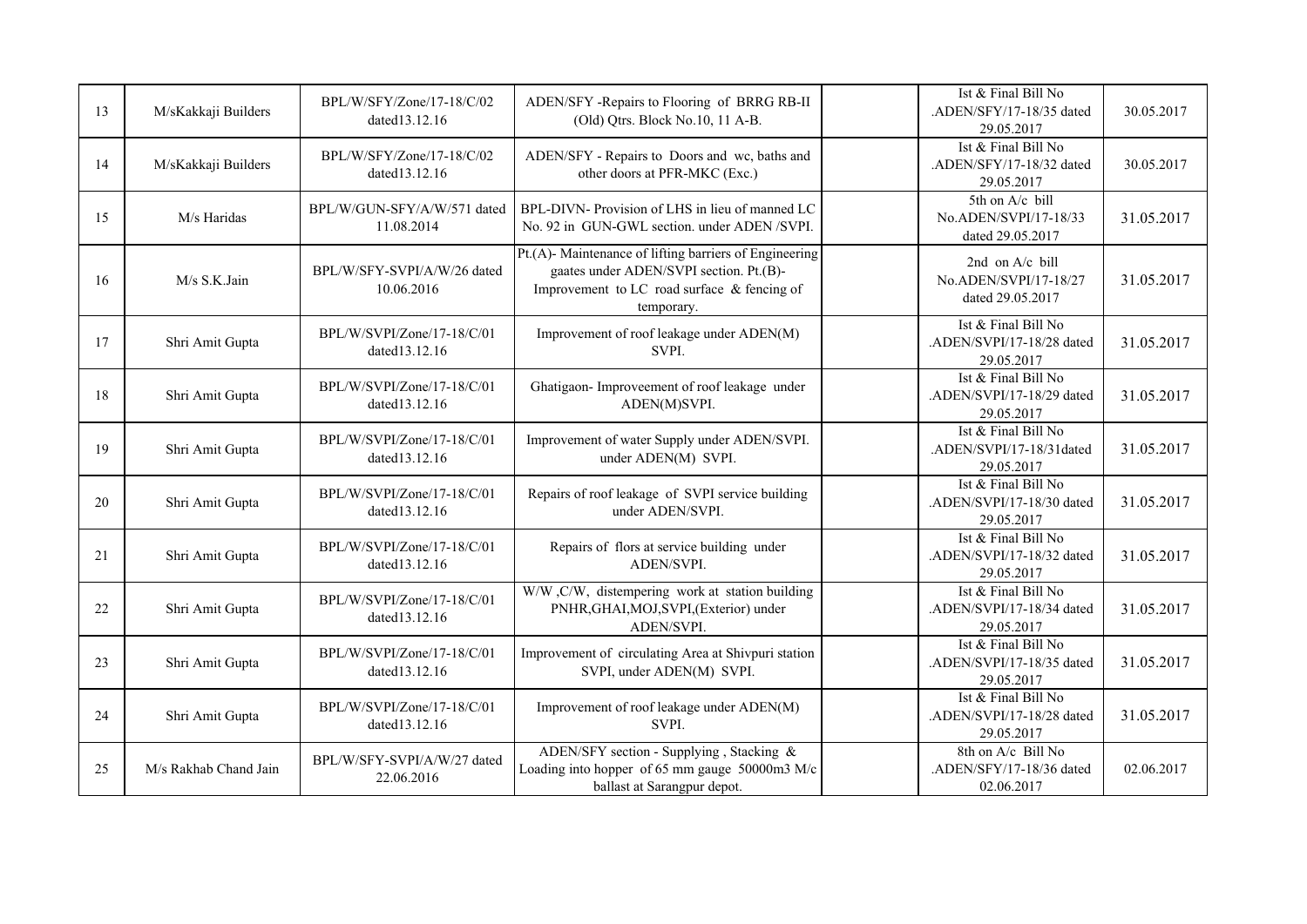| 26 | M/s Dayal Construction    | BPL/W/GUN-SFY/A/W/538 dated<br>20.03.2014                                                                                                                          | BPL-DIVN- Earth work in formation for widening,<br>Protection work of formation and side drain at<br>isolated location under ADEN/GUN. |                                                                 | Ist & Final PVC Bill No<br>.ADEN/SVPI/17-18/36 dated<br>02.06.2017 | 05.06.2017 |
|----|---------------------------|--------------------------------------------------------------------------------------------------------------------------------------------------------------------|----------------------------------------------------------------------------------------------------------------------------------------|-----------------------------------------------------------------|--------------------------------------------------------------------|------------|
| 27 | M/s Haridas               | BPL-DIVN- Provision of RUB/LHS in lieu of un<br>BPL/W/GUN-SFY/A/W/488 dated<br>manned LC No. 107,154,156 & 160 in RTA-MKC<br>21.01.2013<br>section under ADEN/SFY. |                                                                                                                                        | 4th on A/c PVC bill<br>No.ADEN/SFY/17-18/38 dated<br>07.06.2017 | 08.06.2017                                                         |            |
| 28 | M/s Haridas               | BPL/W/GUN-SFY/A/W/576 dated<br>01.10.2014                                                                                                                          | BPL-DIVN- Provision of LHS in lieu of manned LC<br>No. 118,128 & 132 in RTA-MKC section under<br>ADEN/SFY.                             |                                                                 | Ist on A/c PVC bill<br>No.ADEN/SFY/17-18/41 dated<br>07.06.2017    | 08.06.2017 |
| 29 | M/s Haridas               | BPL/W/GUN-SFY/A/W/566 dated<br>16.07.2014                                                                                                                          | BPL-DIVN- Provision of LHS in lieu of manned LC<br>No. 86 in RTA-MKC section under ADEN/SFY.                                           |                                                                 | Ist on A/c PVC bill<br>No.ADEN/SFY/17-18/39 dated<br>07.06.2017    | 08.06.2017 |
| 30 | M/s Haridas               | BPL/W/GUN-SFY/A/W/577<br>dated01.10.2014                                                                                                                           | BPL-DIVN-Provision of LHS in lieu of manned LC<br>No. 148, 150 & 168 in RTA-MKC section under<br>ADEN/SFY.                             | No.ADEN/SFY/17-18/40 dated                                      |                                                                    | 08.06.2017 |
| 31 | M/s Haridas               | BPL/W/GUN-SFY/A/W/500 dated<br>22.04.2013                                                                                                                          | TBR 75.94 Km under ADEN/SFY                                                                                                            |                                                                 | 3rd on A/c PVC bill<br>No.ADEN/SFY/17-18/37 dated<br>07.06.2017    | 08.06.2017 |
| 32 | M/s P.K.Jain              | BPL/W/SFY-SVPI/A/W/30 dated<br>10.01.2017                                                                                                                          | GUN-GWL section Provision of boundary wall at<br>SVPI old & New Colony, Badarwas and kolaras.                                          |                                                                 | 2nd on A/c bill<br>No.ADEN/SVPI/17-18/42<br>dated 10.06.2017       | 12.06.2017 |
| 33 | M/s Ind Infotech services | BPL/W/SFY-SVPI/A/W/06 dated<br>18.12.2015                                                                                                                          | Proposed, Updating, reconciling, certification and<br>computerisation of missing land plans of GUN-GWL<br>section.                     |                                                                 | 7th on A/c PVC bill<br>No.ADEN/SFY/17-18/41 dated<br>08.06.2017    | 12.06.2017 |
| 34 | Shri Rakhab Chand Jain    | BPL/W/GUN-SFY/A/S/194 dated<br>12.07.2012                                                                                                                          | ADEN/SFY section - Supplying, Stacking &<br>Loading into hopper of 65 mm gauge 60000m3 M/c<br>ballast at CBK depot.                    |                                                                 | 8th on A/c PVC bill<br>No.ADEN/SFY/17-18/42<br>dated07.06.2017     | 12.06.2017 |
| 35 | Shri Amit Gupta           | BPL/W/SVPI/Zone/17-18/C/01<br>dated13.12.16                                                                                                                        | Improvement of sitting arrangement under<br>ADEN(M) SVPI.                                                                              |                                                                 | Ist & Final Bill No<br>.ADEN/SVPI/17-18/46 dated<br>11.06.2017     | 12.06.17   |
| 36 | Shri Amit Gupta           | BPL/W/SVPI/Zone/17-18/C/01<br>dated13.12.16                                                                                                                        | Rain water harvesting at SVPI station & RPF<br>Barrack undeer ADEN /SVPI                                                               |                                                                 | Ist & Final Bill No<br>.ADEN/SVPI/17-18/47<br>dated11.06.2017      | 12.06.17   |
| 37 | Shri Amit Gupta           | BPL/W/SVPI/Zone/17-18/C/01<br>dated13.12.16                                                                                                                        | Cleanng of bridge water way under ADEN/SVPI                                                                                            |                                                                 | Ist & Final Bill No<br>.ADEN/SVPI/17-18/45 dated<br>11.06.2017     | 12.06.17   |
| 38 | Shri Amit Gupta           | BPL/W/SVPI/Zone/17-18/C/01<br>dated13.12.16                                                                                                                        | Improvement of track machine Rest House at SVPI<br>Station unADEN/SVPI.                                                                |                                                                 | Ist & Final Bill No<br>.ADEN/SVPI/17-18/43 dated<br>11.06.2017     | 12.06.17   |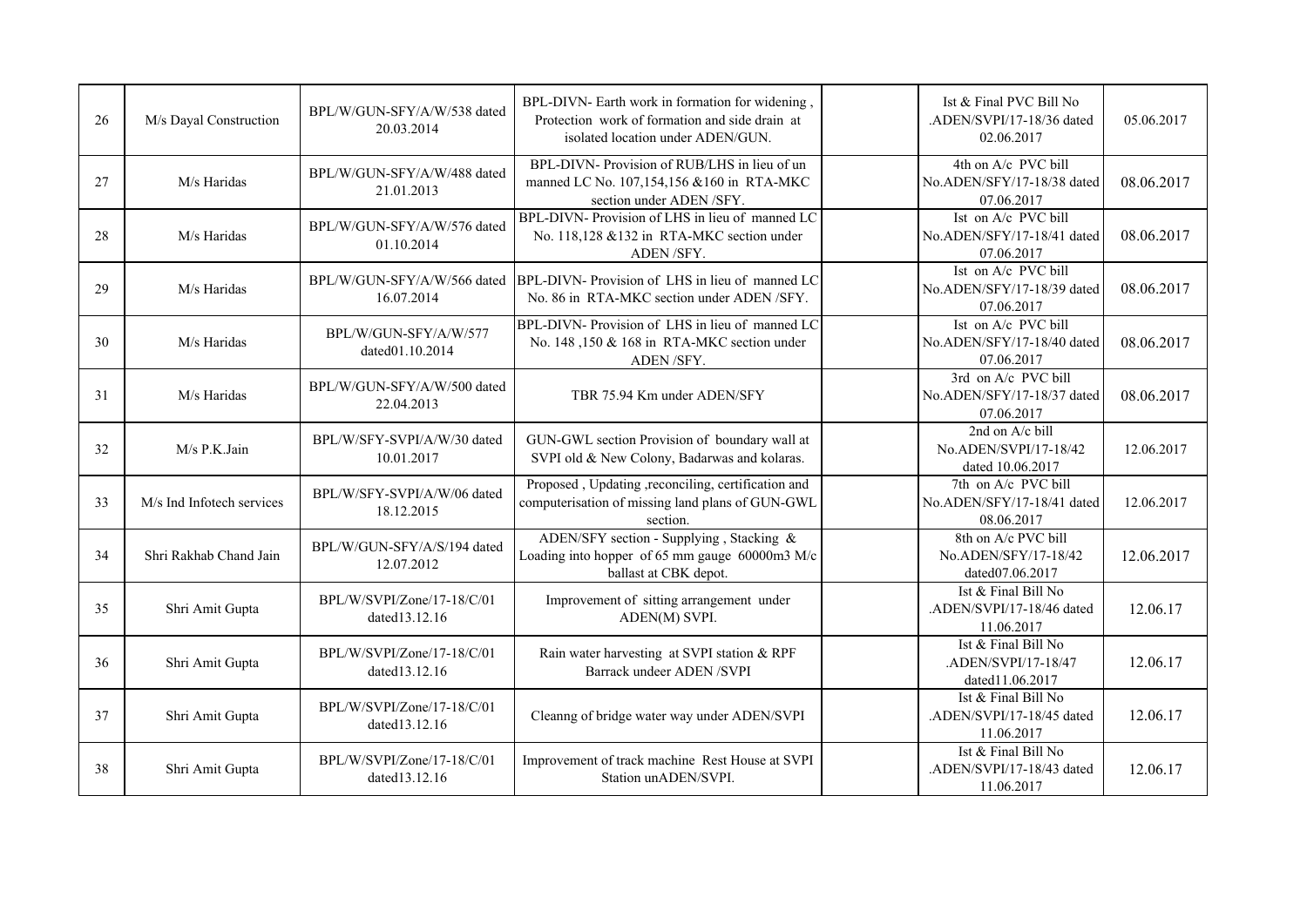| 39 | Shri Amit Gupta        | BPL/W/SVPI/Zone/17-18/C/01<br>dated13.12.16 | Repairs approach road & apron at residential<br>building under ADEN/SVPI.                                                                                                                                   | Ist & Final Bill No<br>.ADEN/SVPI/17-18/44 dated<br>11.06.2017  | 12.06.17   |
|----|------------------------|---------------------------------------------|-------------------------------------------------------------------------------------------------------------------------------------------------------------------------------------------------------------|-----------------------------------------------------------------|------------|
| 40 | Shri Amit Gupta        | BPL/W/SFY-SVPI/A/W/33<br>dated30.03.2017    | BPL-DIVN -Provision of shed over LHS road at LC<br>No.09,33,35 &116 in GUN-GWL section.                                                                                                                     | Ist & Final Bill No<br>.ADEN/SVPI/17-18/52 dated<br>03.06.2017  | 29.06.2017 |
| 41 | Shri Amit Gupta        | BPL/W/SVPI/Zone/17-18/C/01<br>dated13.12.16 | Water proofing work under ADEN/SVPI.                                                                                                                                                                        | Ist & Final Bill No<br>.ADEN/SVPI/17-18/55 dated<br>28.06.2017  | 29.06.17   |
| 42 | Shri Amit Gupta        | BPL/W/SVPI/Zone/17-18/C/01<br>dated13.12.16 | Distempering work at LHS under ADEN SVPI.                                                                                                                                                                   | Ist & Final Bill No<br>.ADEN/SVPI/17-18/56 dated<br>28.06.2017  | 29.06.17   |
| 43 | Shri Amit Gupta        | BPL/W/SVPI/Zone/17-18/C/01<br>dated13.12.16 | Supply of water supply fitting under ADEN sVPI                                                                                                                                                              | Ist & Final Bill No<br>.ADEN/SVPI/17-18/57 dated<br>28.06.2017  | 29.06.17   |
| 44 | Shri Amit Gupta        | BPL/W/SVPI/Zone/17-18/C/01<br>dated13.12.16 | Cleaning of overhead tanks under ADEN/SVPI.                                                                                                                                                                 | Ist & Final Bill No<br>ADEN/SVPI/17-18 / 54 dated<br>28.06.2017 | 29.06.17   |
| 45 | Shri Amit Gupta        | BPL/W/SVPI/Zone/17-18/C/01<br>dated13.12.16 | Removal of debries old and New Railway colony<br>Near SSE(P.Way) office SVPI                                                                                                                                | Ist & Final Bill No<br>.ADEN/SVPI/17-18/53 dated<br>28.06.2017  | 29.06.17   |
| 46 | Shri Amit Gupta        | BPL/W/SVPI/Zone/17-18/C/01<br>dated13.12.16 | Hiring of JCB work at various location. Under<br>ADEN/SVPI.                                                                                                                                                 | Ist & Final Bill No<br>.ADEN/SVPI/17-18/58 dated<br>28.06.2017  | 29.06.17   |
| 47 | Shri Ashok Yadav       | BPL/W/SFY-SVPI/A/S/06 dated<br>08.09.2016   | BRRG -Supply of drinking water for one year.                                                                                                                                                                | 2nd on A/c bill<br>no.ADEN/SFY/17-18/45<br>dated13.06.2017      | 14.06.2017 |
| 48 | M/s Goyal Developers   | BPL/W/SFY-SVPI/A/W/16 dated<br>23.02.2016   | Pt.(A)-ADEN/SFY- section -Repairs and<br>maintenance of hand pumps for 02 years. Pt.(B)-<br>ADEN/SVPI section-Repairs and maintenance of<br>hand pumps for 02 years.                                        | 5th on A/c bill No<br>.ADEN/SVPI/17-18/49 dated<br>16.06.2017   | 17.06.2017 |
| 49 | M/s Parth Construction | BPL/W/SFY-SVPI/A/W/18 dated<br>31.03.2016   | ADEN/SVPI-Supply of 02 trucks (Loading capacity<br>4.5mt) on hire for transportation of P. Way material<br>and Staff for 02 years(One truck for SSE(P.Way.)<br>SVPI and one truck truck for SSE(P.Way) MOJ. | 12th on A/c bill No<br>.ADEN/SVPI/17-18/51 dated<br>18.06.2017  | 19.06.2017 |
| 50 | M/s P.K.Jain           | BPL/W/SFY-SVPI/A/W/39 dated<br>02.06.2017   | BPL-DIVN- Construction of drain and cess repairs<br>work for improvement of track safety under<br>ADEN/SVPI.                                                                                                | Ist on A/c bill<br>No.ADEN/SVPI/17-18/50<br>dated17.06.2017     | 19.06.2017 |
| 51 | M/s P.K.Jain           | BPL/W/SFY-SVPI/A/W/09 dated<br>28.12.2015   | BPL-DIVN- Pt.(A)-RTA-MKC- Deep Screening of<br>loop lines, vijaypur, Khumbhraj, Chachoda-<br>Binaganj, Biora, Rajgarh, Sinduriya - Kachari.                                                                 | Ist on A/c bill<br>No.ADEN/SVPI/17-18/50<br>dated17.06.2017     | 12.06.2017 |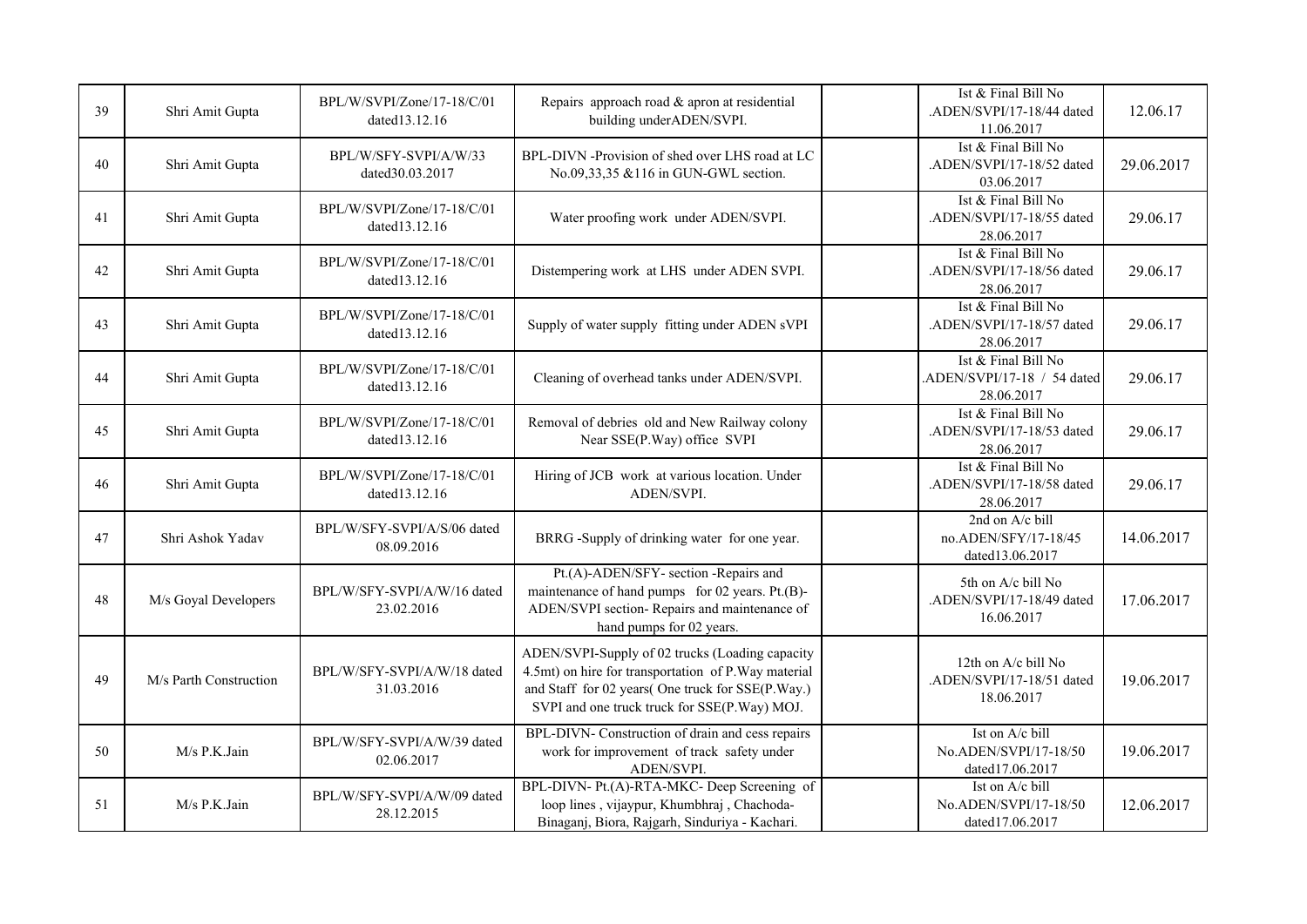| 52 | M/S Kakkkaji Builders             | BPL/W/2015-16/North/A/33 Dt.<br>18.12.15                 | Supplying stacking $&$ loading into hopper of 65mm<br>gauge 50,000 cum ballast in Bina Depot.                                                                                                                                                                                                                                                    | 3,82,70,223.00 | 11th on A/c bill No.<br>BINA/R/07 Dt 31.05.2017           | 01.06.2017 |
|----|-----------------------------------|----------------------------------------------------------|--------------------------------------------------------------------------------------------------------------------------------------------------------------------------------------------------------------------------------------------------------------------------------------------------------------------------------------------------|----------------|-----------------------------------------------------------|------------|
| 53 | M/s P.K.Jain                      | BPL/W/2016-17/North/A/55 Dt.<br>17.03.2017               | Part(A) ADEN-BINA section :- Provision of bore<br>well and electrification work Bina-06, Kurwai<br>Kethora-01, MABA 01, Kalhar - 01, Bareth -01 Total<br>10 Bore well Part(B) Decanting facility of water in<br>filter Plant.                                                                                                                    | 70,09,026.87   | 1st on A/c bill no. BIN/R/08 of<br>01.06.2017             | 02.06.2017 |
| 54 | M/s Oberoi Thermit Pvt. Ltd.      | WCR/TMC/HQ/OT/02 of 2016/001<br>DATED 07.04.2017         | In-situ re-condiationing of CMS crossing by using<br>technology 'Translamatic Robotic Welder in<br>identified station yard of West Central Railway                                                                                                                                                                                               | 1,87,83,200.00 |                                                           | 02.06.2017 |
| 55 | M/s Haridas                       | BPL/W/2016-17/North/A/54 Dt.<br>27.02.2017               | Part(A) TRR(P) of 2.69 Kms. (Km 1090 to 1114.69)<br>and other miscellanies track related works under<br>Sr.DEN(N)BPL section. Part(B) Deep screening of<br>track by BCM 68.2 km under Sr.DEN(N)BPL section<br>3,03,20,671.87<br>(Km 975 UP to 985 SL 1013 to 1042 SL 938.4 to 939<br>UP & DN 963-968 UP 973-977 Dn 940-948 Up and<br>950-959 Up) |                | 1st on A/c bill<br>no.ADEN/Guna/17-18/07 of<br>01.06.2017 | 02.06.2017 |
| 56 | M/s R.G. Construction             | BPL/W/15-16/N/A/22 Dt. 25.01.16                          | Cutting and lowering cess improving tack drainage in<br><b>BINA</b> yard                                                                                                                                                                                                                                                                         | 91,92,351.00   | 4th on A/ bill No. BIN/R/11 Dt<br>10.06.2017              | 13.06.2017 |
| 57 | <b>M/S Oberoi Thermit</b>         | WCR/TMC/HQ/OT/02 Dt 07/04/17                             | In- situ re-c0nditiong of CMS crossing by using<br>technology Translamtic Robotic.                                                                                                                                                                                                                                                               |                | 2nd on A/C Bill No.<br>BPL/R/108 Dt .08/06/17             | 08/06/2017 |
| 58 | <b>M/S UnitedEngineering</b>      | BPL/W/A/XEN/MD/A/W/668 Date<br>11/03/15                  | BPL Divn.- Supply of 08 no fabricated RH plate Girder<br>welded type 20.40 on Over all,                                                                                                                                                                                                                                                          |                | 4th on A/C Bill No.<br>BPL/R/107 Dt .05/06/17             | 06/06/2017 |
| 59 | <b>M/S Laxyo Energy</b>           | A/2017-18/W/Sr.DEN (C)/02 Dt<br>04/04/17                 | Construction and electrification of 22 units staff<br>quarters type II -18, III-2, IV-2 at Dewanganj, Vidisha<br>and Ganjbasoda Stations.                                                                                                                                                                                                        |                | 1st on A/C BHs/R/005 Dt.<br>06/06/17                      | 12/06/2017 |
| 60 | Shri Laxmi Naryan Panthi          | BPL/w/16-17/BPL-BHS<br>Zone/Sr.DEN(c)/01 Date 10/02/17   | Repairs to PF surface UP side at MSO Station.                                                                                                                                                                                                                                                                                                    |                | 1st & Final Bill No.<br>BPL/R/105 Dt.31/05/17             | 02/06/2017 |
| 61 | Shri Laxmi Naryan Panthi          | BPL/w/16-17/BPL-BHS<br>Zone/Sr.DEN(c)/01 Date $10/02/17$ | Repairs to apron back side of quarter of MDDP Rly<br>colony.                                                                                                                                                                                                                                                                                     |                | 1st & Final Bill No.<br>BPL/R/104 Dt.31/05/17             | 02/06/2017 |
| 62 | Shri Laxmi Naryan Panthi          | BPL/w/16-17/BPL-BHS<br>Zone/Sr.DEN(c)/01 Date 10/02/17   | Repairs to PF surface UP side at MSO Station.                                                                                                                                                                                                                                                                                                    |                | 1st & Final Bill No.<br>BPL/R/102 Dt.31/05/17             | 02/06/2017 |
| 63 | Shri Laxmi Naryan Panthi          | BPL/w/16-17/BPL-BHS<br>Zone/Sr.DEN(c)/01 Date 10/02/17   | Repairs to apron back side of quarter of MDDP Rly<br>colony.                                                                                                                                                                                                                                                                                     |                | 1st & Final Bill No.<br>BPL/R/103 Dt.31/05/17             | 02/06/2017 |
| 64 | Shri Satish kumar<br>Roopchandani | A/2015-16/W/Sr.DEN (C)/22 Dt<br>15/12/15                 | TRR sleeper casual renewal and other misc. releated<br>track works.                                                                                                                                                                                                                                                                              |                | 5th on A/C Bill No.<br>BPL/R/117 Dt.28/06/17              | 29/06/2017 |
| 65 | <b>M/S Krishna Const.</b>         | BPL/W/XEN/MD/A/W/674 Date<br>24/06/16                    | Carriage of rails/switches/ MBC sleepers and other<br>P.way material and non P.way material.                                                                                                                                                                                                                                                     |                | 6th on A/C Bill No.<br>BPL/R/117 Dt.28/06/17              | 28/06/2017 |
| 66 | <b>M/S Nilesh Thakur</b>          | A/2015-16/W/Sr.DEN ( C )/ 22 Dt<br>15/12/15              | Misc. P.way repairs and maint. Of track work under<br><b>PWI HBD.</b>                                                                                                                                                                                                                                                                            |                | 7th on A/C Bill No.<br>BPL/R/110 Dt.16/06/17              | 19/06/2017 |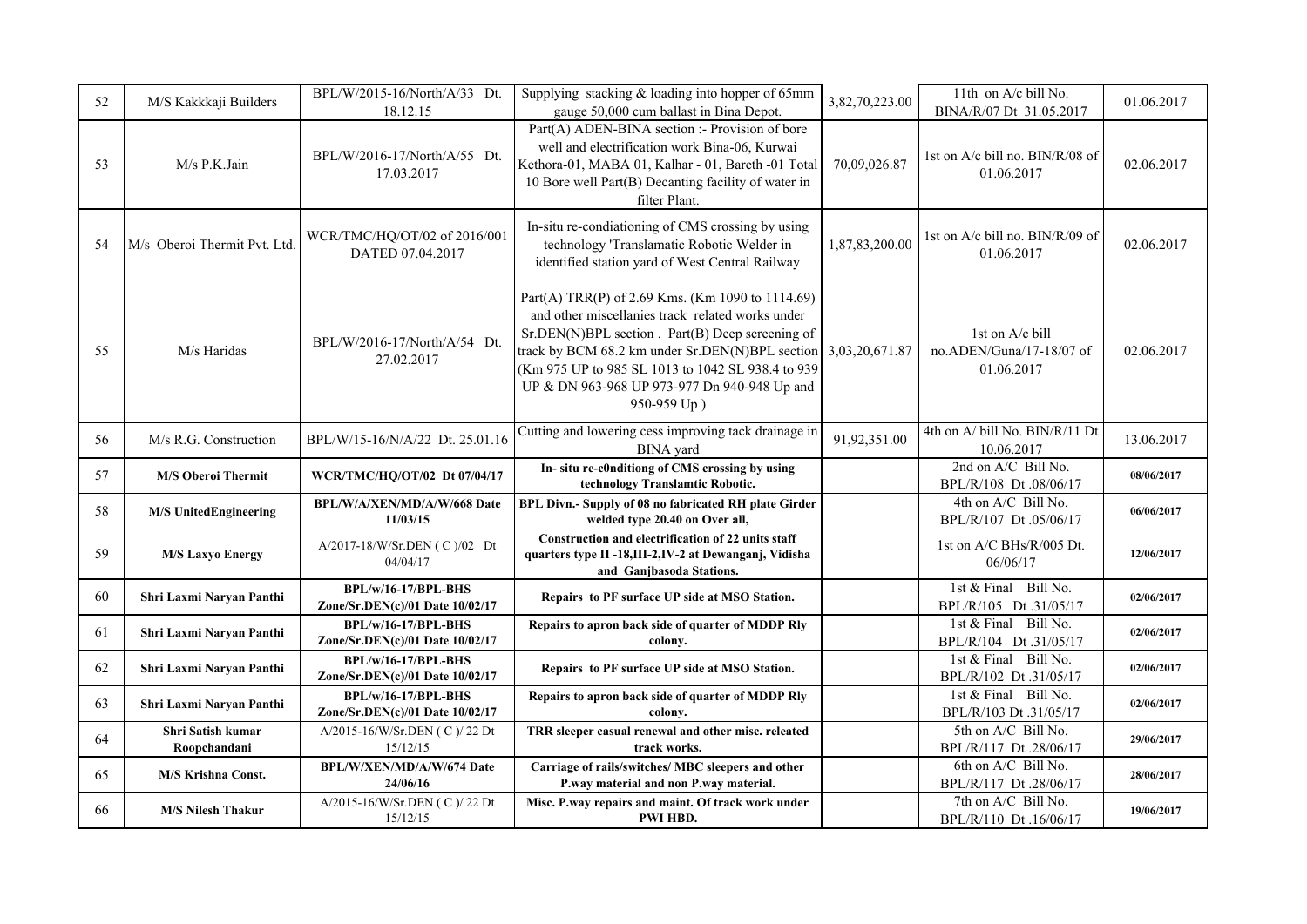| 67 | Shri Deshraj singh Meena        | A/2016-17/W/Sr.DEN ( C )/08 Dt<br>12/08/16 | Supply of drinking water 21000 ltrs. Per day for 730<br>days.                                  |                        | 2nd on A/C Bill No.<br>BPL/R/115 Dt.28/06/17                | 29/06/2017 |
|----|---------------------------------|--------------------------------------------|------------------------------------------------------------------------------------------------|------------------------|-------------------------------------------------------------|------------|
| 68 | <b>M/S New Bombay Const.</b>    | BPL/W/A/W/648 Dt.04/07/14                  | Misc. repairs and maint. Of track work under<br>SSE(P.Way) South BPL.                          |                        | 1st & Final PVC Bill No.<br>BPL/R/111 Dt.16/06/17           | 28/06/2017 |
| 69 | <b>Shri Nepal Singh Yadav</b>   | BPL/W/17-18/Sr.Den/C/01 Dt.<br>30/05/17    | Cleaning & Desilting of Open well at BAQ.                                                      |                        | 1st & Final Bill No.<br>BHS/R/006 Dt.20/06/17               | 28/06/2017 |
| 70 | M/S Girraj stone crushers       | A/2016-17/W/Sr.DEN (C)/10 Dt<br>07/10/16   | Supplying and loadingminto hoppers of 65 mm Guage<br>100000 cum machine crushed reack ballast. |                        | 8th on A/C Bill No.<br>BPL/R/116 Dt.28/06/17                | 28/06/2017 |
| 71 | <b>M/S Krishna Const.</b>       | BPL/W/XEN/MD/A/W/674 Date<br>24/06/16      | Carriage of rails/switches/ MBC sleepers and other<br>P.way material and non P.way material.   |                        | 2nd on A/C Bill No.<br>BPL/KS/17-18 Dt. 08/06/17            | 08/06/2017 |
| 72 | Shri Pradeep Kumar Jain         | BPL?W/DEN/HQ/Z/11 dt.<br>27.04.16          | Cleaning of tank in reservation 1, $C & W$ and<br>other under SSE (W)/BPL                      | wO No-<br>$24/15 - 16$ | 1st & final No - BPl/R/26<br>dated 27.04.17                 | 27.04.17   |
| 73 | Shri Pradeep Kumar Jain         | BPL?W/DEN/HQ/Z/11 dt.<br>27.04.16          | Misc. building maintenance under<br>SSE/W/BPL.                                                 | wO No-<br>$05/15 - 16$ | 1st & final No - BPl/R/29<br>dated 27.04.17                 | 27.04.17   |
| 74 | Shri Laxminarayan<br>Panthi     | 27.05.2016                                 | BPL/W/DEN/HQ/W/35 dated   HBJ - Prov. Of lobby on P/F no - 01---------<br>etc.                 | 18465564.72            | 1st on $A/C$ No -<br>BPL/R/101 dated<br>29.05.2017          | 01.06.2017 |
| 75 | M/S Deepesh Electricals         | BPL/W/DEN/HQ/W/39 dated<br>23.09.2016      | Improvement of staff quarters in west<br>colony at BPL                                         | 6681294.95             | 2nd on A/C No -<br>BPL/R/100 dated<br>29.05.2017            | 01.06.2017 |
| 76 | Shri Sai Baba Tour &<br>Travels | BPL/W2016-17/HQ dated<br>26.02.2016        | Hiring of inspection vf\ehicle for ADEN<br>(W)/BPL for 03 months.                              | 93195.71               | 2nd & final No -<br>BPL/R/45 dated<br>15.05.2017            | 01.06.2017 |
| 77 | M/S Dinesh Kumar<br>Chouksey    | A/2014-15/W/S/05 dated<br>09.05.2014       | ET - Repars to roof $&$ roofing structure of<br>pitched-----etc.                               | 17426750.5             | 1st & final (PVC) No -<br>ET/1/final/12 dated<br>01.05.2017 | 01.06.2017 |
| 78 | M/S P. K. Jain                  | BPL/W/DEN/HQ/W/14 dated<br>27.11.15        | BPL Div.- Prov. Of 09 nos. lift at various<br>station.                                         | 31277971               | 7th on A/C No -<br>BPL?R/106 dated<br>09.06.17              | 05.06.2017 |
| 79 | M/S Lucky Fabicator             | 26.05.2016                                 | BPL/W/DEN/HQ/W/34 dated ET - Repairs to drain, apron, rain water pipe<br>soil pipe---etc       | 1366244165             | 1st on A/C No -<br>ET/1/final/15 dated<br>24.5.2017         | 06.06.2017 |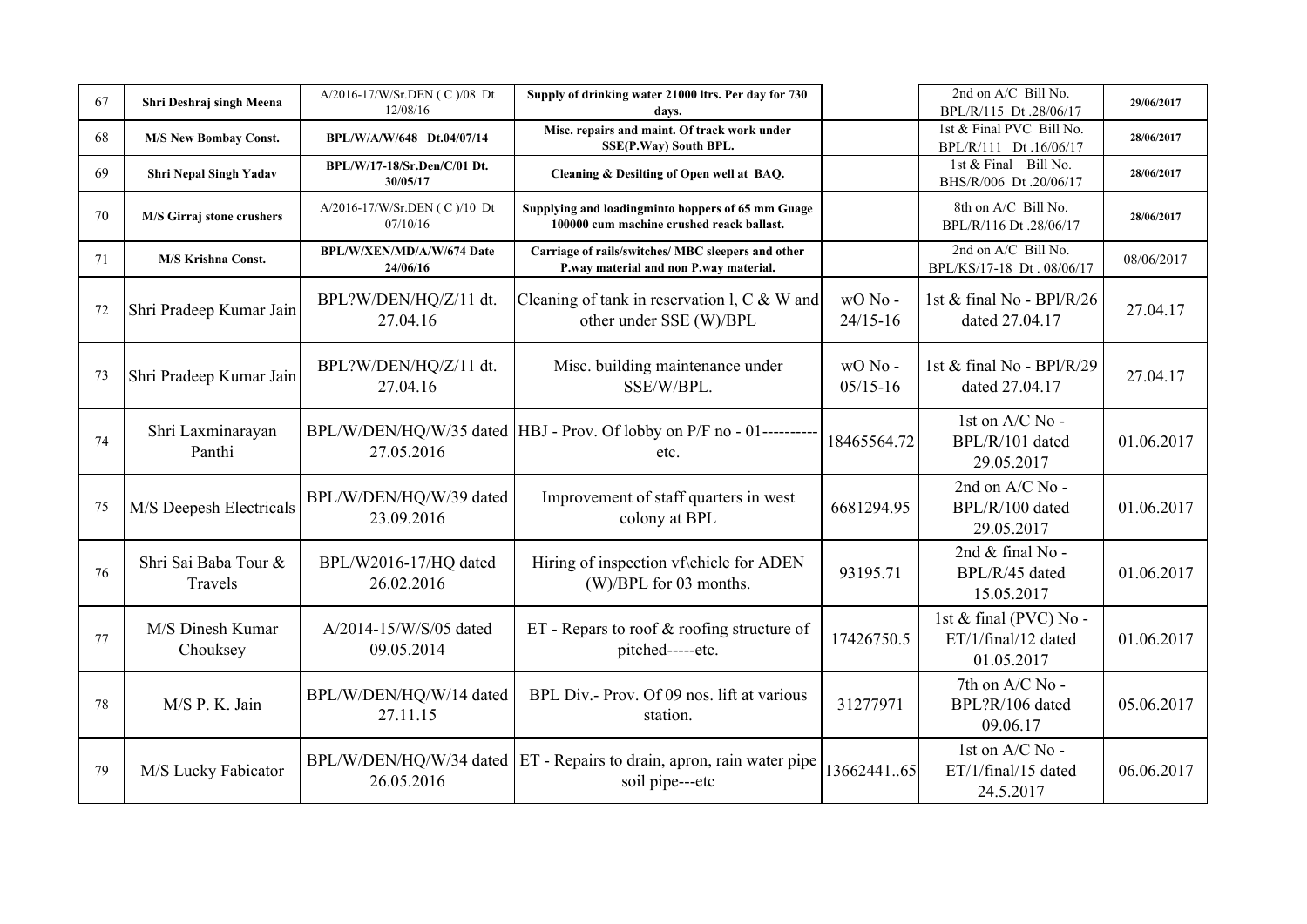| 80 | Shri Laxminarayan<br>Panthi   | BPL/W/A/W/641 dated<br>11.06.2014     | HBJ - Face lifting of DRM offiece $\&$<br>8128089.88<br>improvement---etc.                               |                        | 1st on A/C (PVC) No -<br>BPL/R/98 dated 26.05.17             | 06.06.2017 |
|----|-------------------------------|---------------------------------------|----------------------------------------------------------------------------------------------------------|------------------------|--------------------------------------------------------------|------------|
| 81 | Shri Laxminarayan<br>Panthi   | BPL/W/A/W/640 dated<br>02.06.2014     | BPL Div.- Prov. Of boundary wall/fencing<br>to prevent -------etc                                        | 15032401.7             | 1st on A/C (PVC) No -<br>BPL/R/99 dated 26.05.17             | 06.06.2017 |
| 82 | M/S Neeraj Traders            | BPL/W/DEN/HQ/W/14 dated<br>27.12.2016 | ET - Repairs to kota stone, tiling work and<br>rain water pipe--                                         | $O$ No - 26/16-        | 1st & final No -<br>ET/1/final25 dated<br>26.05.2017         | 13.06.2017 |
| 83 | M/S Neeraj Traders            | BPL/W/DEN/HQ/W/14 dated<br>27.12.2016 | ET - W/W, distempering and plastic<br>emulsion painting-------etc                                        | O No - 15/16-          | 1st & final No -<br>ET/1/final24 dated<br>26.05.2017         | 13.06.2017 |
| 84 | M/S Gulab Chand<br>Agrwal     | 24.03.2016                            | BPL/W/DEN/HQ/W/27 dated ET - Improvement of roof / ceiling floor atc<br>7169282.33<br>in ladies-----etc. |                        | 3rd on A/C ET/3/on<br>A/C/26 dated 05.06.2017                | 20.06.2017 |
| 85 | M/S S. K. Jain                | 09.02.2016                            | BPL/W/DEN/HQ/W/41 dated BPL - Prov. Of steps, ramp, COP additional<br>59949208<br>benche-----etc         |                        | 1st on $A/C$ No - $(PVC)$ -<br>BPL/R/113 dated<br>20.06.2017 | 22.06.2017 |
| 86 | M/S NewBombay<br>Construction | BPL/W/DEN/HQ/W/20<br>dated05.02.2016  | BPL - Improvement of sheets of covver over<br>shed on P/F----                                            | 17862381.2             | 1st on A/c No -<br>BPL/R/112 dated<br>20.06.2017             | 22.06.2017 |
| 87 | M/S Dinesh Kimar<br>Chouksey  | 28.03.2016                            | $BPL/W/DEN/HQ/W/28$ dated $ET$ - Prov. Of carriage watering arangement<br>(CAMTECH)------etc.            | 1115323821             | 4th on A/C No - ET/4/on<br>A/C /27 dated 06.06.2017          | 27.06.2017 |
| 88 | Shri Laxminarayan<br>Panthi   | BPL/W/DEN/HQ/Z/13 dated<br>23.12.2016 | ET - Repairs to court yard wall in staff qtrs.<br>at NY.                                                 | WO No-<br>$02/16 - 17$ | 1st & final No -<br>ET/1/final/11 dated<br>26.05.2017        | 27.06.2017 |
| 89 | Shri Laxminarayan<br>Panthi   | BPL/W/DEN/HQ/Z/13 dated<br>23.12.2016 | ET - Emulsion paint work in TRS shed<br>WO No-<br>administrative building at NY.<br>$36/16 - 17$         |                        | 1st & final No -<br>ET/1/final/22 dated<br>26.05.2017        | 27.06.2017 |
| 90 | Shri Laxminarayan<br>Panthi   | BPL/W/DEN/HQ/Z/13 dated<br>23.12.2016 | ET - Repairs to concrete work at<br>miscellaneous location at NY.                                        | WO No-<br>$22/16 - 17$ | 1st & final No -<br>ET/1/final/16 dated<br>26.05.2017        | 27.06.2017 |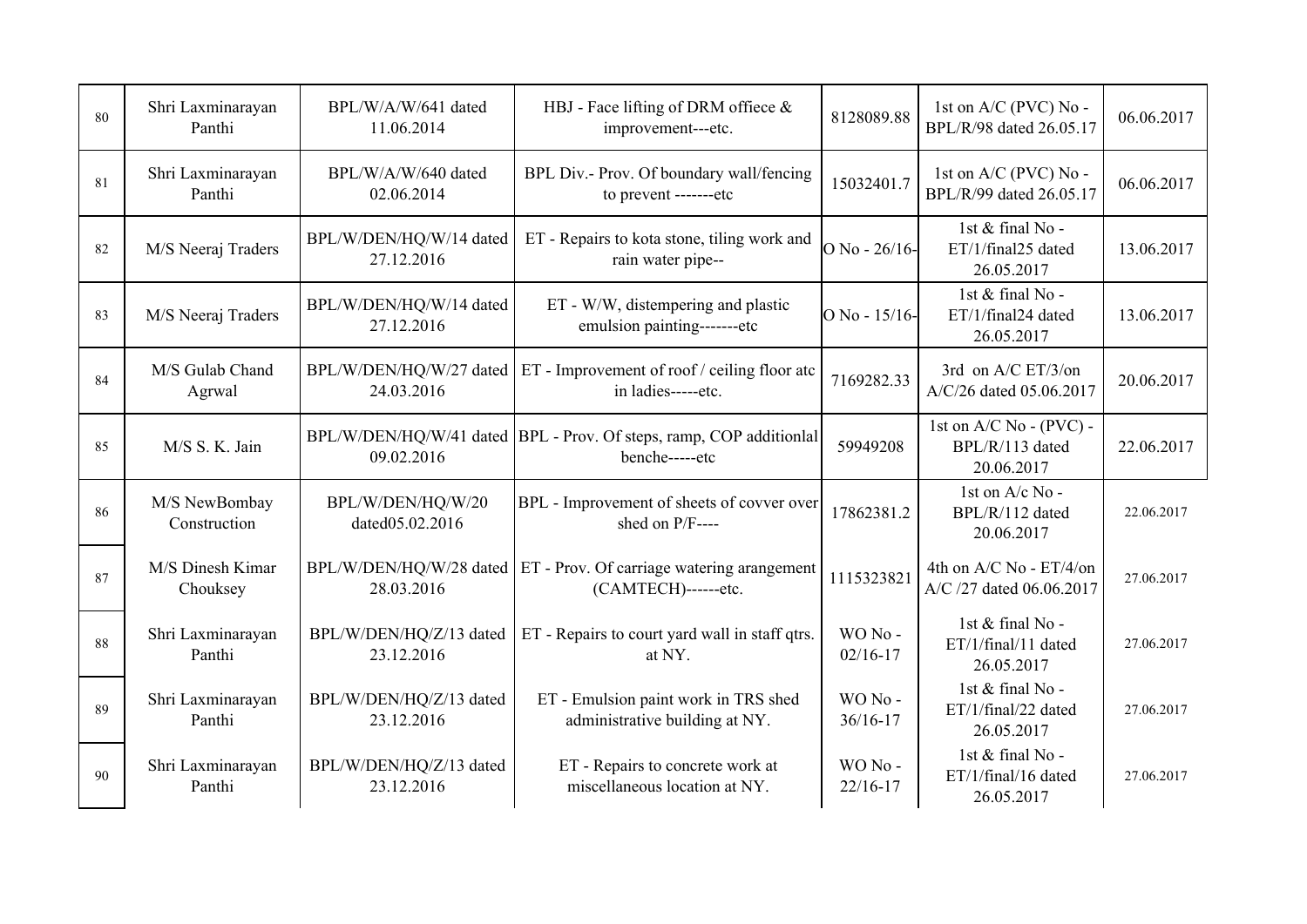| 91  | Shri Laxminarayan<br>Panthi | 23.12.2016                            | BPL/W/DEN/HQ/Z/13 dated ET-Emulsion and W/W work on diesel shed<br>NY.                 | WO No-<br>39/16-17     | 1st & final No -<br>ET/1/final/18 dated<br>26.05.2017       | 27.06.2017 |
|-----|-----------------------------|---------------------------------------|----------------------------------------------------------------------------------------|------------------------|-------------------------------------------------------------|------------|
| 92  | Shri Laxminarayan<br>Panthi | BPL/W/DEN/HQ/Z/13 dated<br>23.12.2016 | ET - W/W, distempering ------.                                                         | WO No-<br>37/16-17     | 1st & final No -<br>ET/1/final/19 dated<br>26.05.2017       | 27.06.2017 |
| 93  | Shri Laxminarayan<br>Panthi | 23.12.2016                            | BPL/W/DEN/HQ/Z/13 dated ET - C/W, of double storey building RB - II<br>atrs. In NY     | WO No-<br>37/16-17     | 1st & final No -<br>ET/1/final/19 dated<br>26.05.2017       | 27.06.2017 |
| 94  | Shri Laxminarayan<br>Panthi | BPL/W/DEN/HQ/Z/13 dated<br>23.12.2016 | ET - Repairs to court yard wall staff qtrs. at<br>Azad Nagar---                        | WO No-<br>$03/16 - 17$ | 1st & final No -<br>ET/1/final/20 dated<br>26.05.2017       | 27.06.2017 |
| 95  | Shri Laxminarayan<br>Panthi | BPL/W/DEN/HQ/Z/13 dated<br>23.12.2016 | ET - Distemper and emulsion of vadanta<br>community hall and TRS shed NY.              | WO No-<br>35/16-17     | 1st & final No -<br>ET/1/final/23 dated<br>26.05.2017       | 27.06.2017 |
| 96  | M/S Omprakash<br>Menghani   | BPL/W/DEN/HQ/W/21 dated<br>08.02.2016 | ET - Replacement of existin g wahsable<br>apron on platform 3 & 5 at ET                | 28143839.5             | 1st on A/C No - ET/1/on<br>A/C/27 dated 17.2.2017           | 28.06.2017 |
| 97  | M/S Gulab Chand<br>Agrwal   | A/2014-15/W/S/11 dated<br>01.08.2014  | ET - Provision o heavy drain forstorm water<br>fall at out side ofdiesel shed ----etc. | 9591860.71             | 1st & final (PVC) NO -<br>ET/1/final/28 dated<br>27.06.2017 | 28.06.2017 |
| 98  | Shri Pradeep Kunar Jain     | BPL/W/DEN/HQ/Z/16 dated<br>06.02.2017 | Distempering in type III and IV qtrs in east<br>railway colony.                        | WO No-<br>$26/16 - 17$ | 1st & final No -<br>BPL/R/389 dated<br>30.03.2017           | 28.06.2017 |
| 99  | Shri Pradeep Kunar Jain     | BPL/W/DEN/HQ/Z/16 dated<br>06.02.2017 | Distempering in type I and II qtrs in east<br>railway colony.                          | WO No-<br>27/16-17     | 1st & final No -<br>BPL/R/388 dated<br>30.03.2017           | 28.06.2017 |
| 100 | Shri Pradeep Kunar Jain     | BPL/W/DEN/HQ/Z/16 dated<br>06.02.2017 | Plastic emulsison paint in side and out side<br>stastionl building.                    | WO No-<br>28/16-17     | 1st & final No - BPL/R/16<br>dated 27.04.2017               | 28.06.2017 |
| 101 | Shri Pradeep Kunar Jain     | BPL/W/DEN/HQ/Z/16 dated<br>06.02.2017 | Removal of Idebris in railway colony and<br><b>BPL</b> stastion.                       | WO No-<br>$08/16 - 17$ | 1st & final No - BPL/R/01<br>dated 05.04.2017               | 28.06.2017 |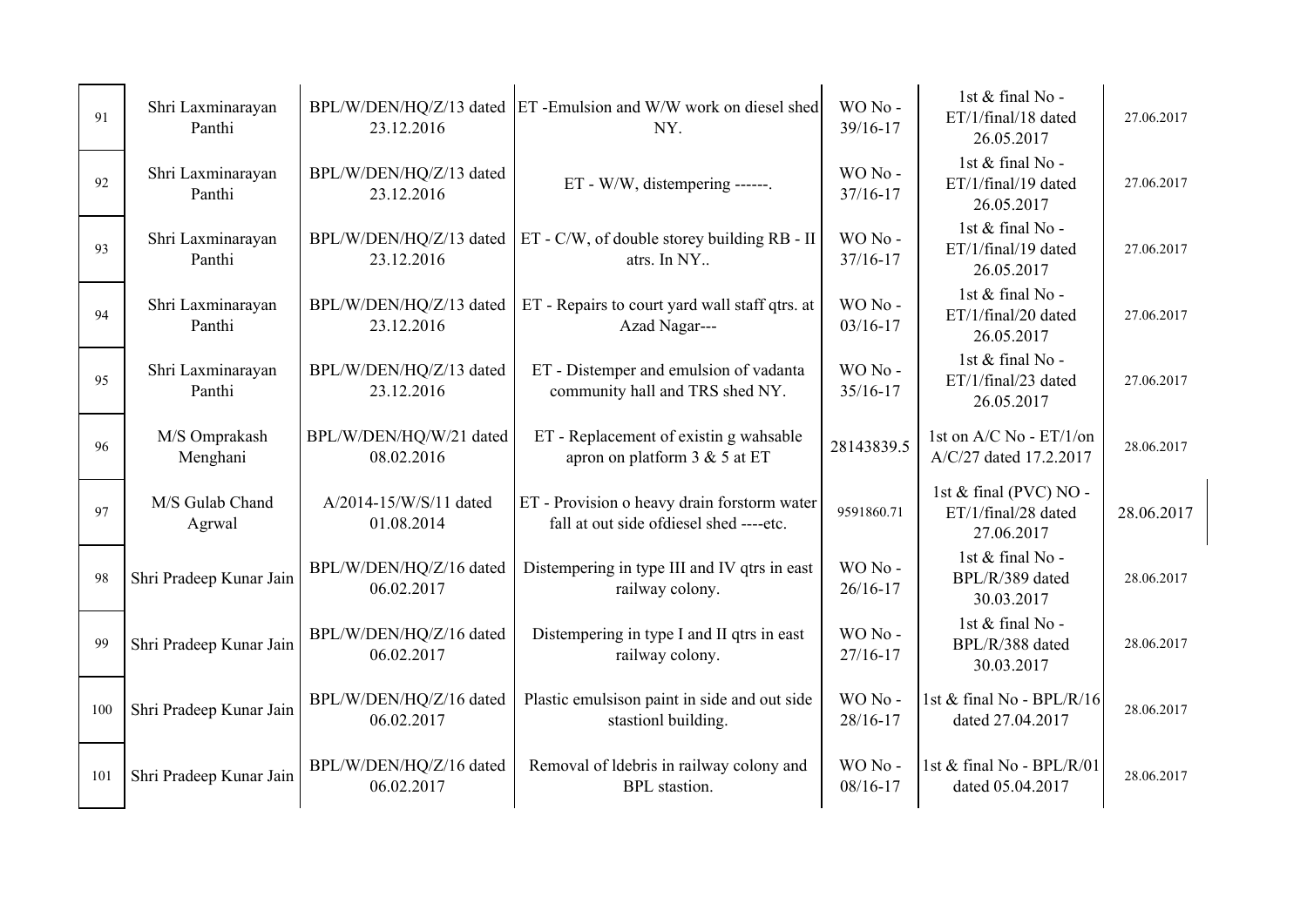| 102 | Shri Pradeep Kunar Jain | BPL/W/DEN/HQ/Z/16 dated<br>06.02.2017 | Plsastic emulsion paint east side stastion<br>building BPL.                          | WO No-<br>30/16-17     | 1st & final No - BPL/R/03<br>dated 05.04.2017     | 28.06.2017 |
|-----|-------------------------|---------------------------------------|--------------------------------------------------------------------------------------|------------------------|---------------------------------------------------|------------|
| 103 | Shri Pradeep Kunar Jain | BPL/W/DEN/HQ/Z/16 dated<br>06.02.2017 | Plsastic emulsion insde out side stastion<br>building BPL.                           | WO No-<br>29/16-17     | 1st & final No - BPL/R/02<br>dated 05.04.2017     | 28.06.2017 |
| 104 | Shri Pradeep Kunar Jain | BPL/W/DEN/HQ/Z/15 dated<br>06.02.2017 | W/W, C/W and distempering and type I qts.<br>In Shakati Nagar railway colony---etc   | WO No-<br>$16/16 - 17$ | 1st & final No -<br>BPL/R/377 dated<br>29.03.2017 | 28.06.2017 |
| 105 | Shri Pradeep Kunar Jain | BPL/W/DEN/HQ/Z/15 dated<br>06.02.2017 | W/W, C/W and distempering and type III<br>qts. In Shakati Nagar railway colony---etc | WO No-<br>19/16-17     | 1st & final No -<br>BPL/R/378 dated<br>29.03.2017 | 28.06.2017 |
| 106 | Shri Pradeep Kunar Jain | BPL/W/DEN/HQ/Z/15 dated<br>06.02.2017 | W/W, C/W and distempering and type IV<br>qts. In Shakati Nagar railway colony---etc  | WO No-<br>$12/16 - 17$ | 1st & final No - BPL/R/19<br>dated 27.04.2017     | 28.06.2017 |
| 107 | Shri Pradeep Kunar Jain | BPL/W/DEN/HQ/Z/15 dated<br>06.02.2017 | W/W, C/W and distempering and type II qts.<br>In Shakati Nagar railway colony---etc  | WO No-<br>$17/16 - 17$ | 1st & final No - BPL/R/18<br>dated 27.04.2017     | 28.06.2017 |
| 108 | Shri Pradeep Kunar Jain | BPL/W/DEN/HQ/Z/15 dated<br>06.02.2017 | Supply of building material                                                          | WO No-<br>$01/16 - 17$ | 1st & final No - BPL/R/20<br>dated 27.04.2017     | 28.06.2017 |
| 109 | Shri Pradeep Kunar Jain | BPL/W/DEN/HQ/Z/15 dated<br>06.02.2017 | Supply of wood work / doors---etc.                                                   | WO No-<br>$02/16 - 17$ | 1st & final No - BPL/R/17<br>dated 27.04.2017     | 28.06.2017 |
| 110 | Shri Pradeep Kunar Jain | BPL/W/DEN/HQ/Z/15 dated<br>06.02.2017 | W/W, C/W and distempering in type II qtrs<br>at HBJ.                                 | WO No-<br>$15/16 - 17$ | 1st & final No -<br>BPL/R/385 dated<br>30.03.2017 | 28.06.2017 |
| 111 | Shri Pradeep Kunar Jain | BPL/W/DEN/HQ/Z/15 dated<br>06.02.2017 | W/W, C/W and distempering in type V qtrs<br>at HBJ.                                  | WO No-<br>$14/16 - 17$ | 1st & final No -<br>BPL/R/386 dated<br>30.03.2017 | 28.06.2017 |
| 112 | Shri Pradeep Kunar Jain | BPL/W/DEN/HQ/Z/15 dated<br>06.02.2017 | W/W, C/W and distempering in type II qtrs<br>at Shakati Nagar railway colony HBJ.    | WO No-<br>18/16-17     | 1st & final No -<br>BPL/R/384 dated<br>30.03.2017 | 28.06.2017 |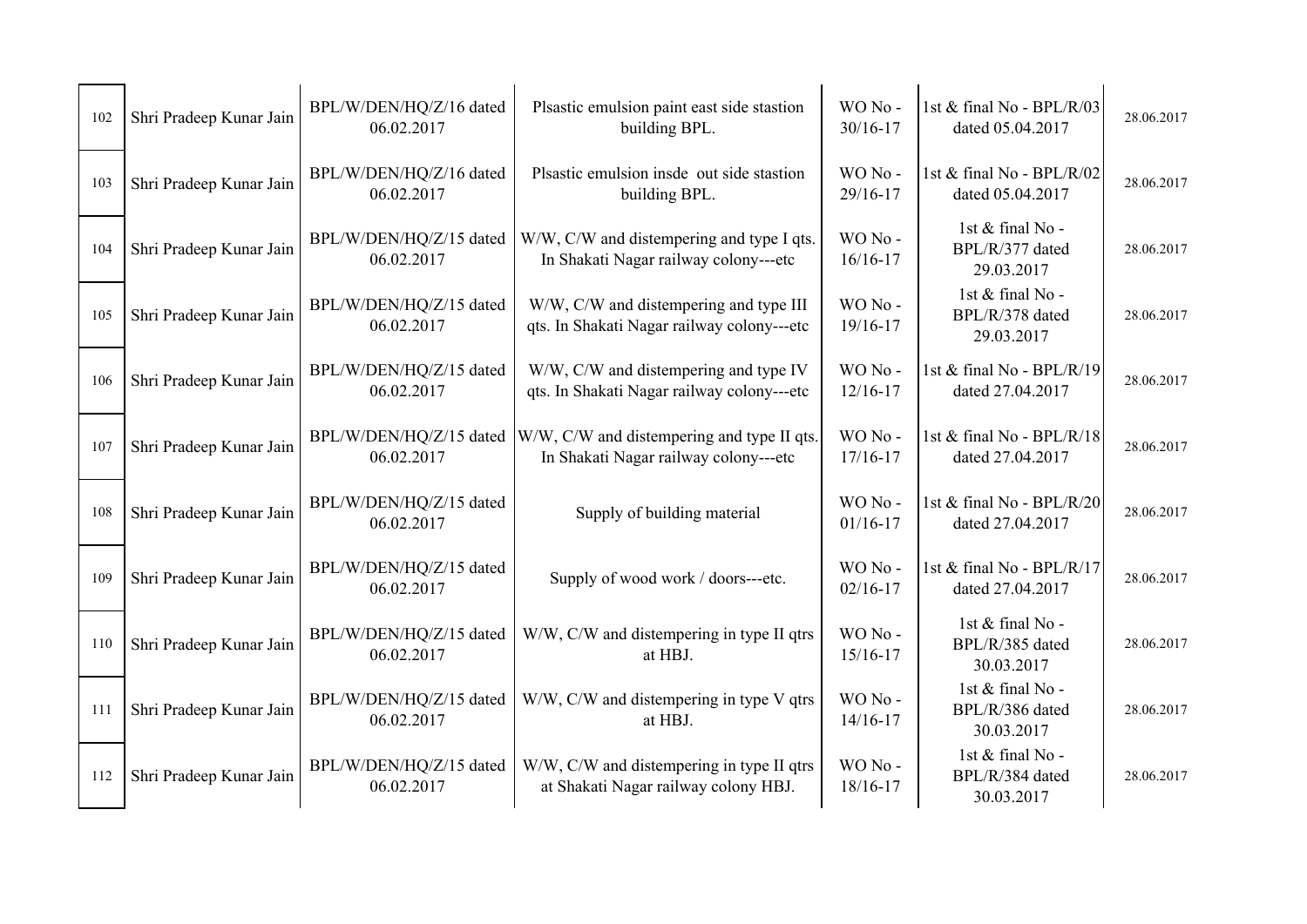| 113 | Shri Pradeep Kunar Jain          | BPL/W/DEN/HQ/Z/15 dated<br>06.02.2017  | W/W, C/W and distempering in type IV qtrs<br>at Shakati Nagar railway colony HBJ.         | WO No-<br>13/16-17     | 1st & final No -<br>BPL/R/380 dated<br>30.03.2017           | 28.06.2017 |
|-----|----------------------------------|----------------------------------------|-------------------------------------------------------------------------------------------|------------------------|-------------------------------------------------------------|------------|
| 114 | Shri Pradeep Kunar Jain          | BPL/W/DEN/HQ/Z/15 dated<br>06.02.2017  | W/W, C/W and distempering in type III qtrs<br>at Shakati Nagar railway colony HBJ.        | WO No-<br>$05/16 - 17$ | 1st & final No -<br>BPL/R/382 dated<br>30.03.2017           | 28.06.2017 |
| 115 | Shri Pradeep Kunar Jain          | BPL/W/DEN/HQ/Z/15 dated<br>06.02.2017  | Miscellaneous item of reairs and<br>maintenance work is residentioal----etc               | WO No-<br>$10/16 - 17$ | 1st & final No -<br>BPL/R/383 dated<br>30.03.2017           | 28.06.2017 |
| 116 | Shri Pradeep Kunar Jain          | BPL/W/DEN/HQ/Z/15 dated<br>06.02.2017  | W/W, C/W, distempering in type I qtrs in<br>Shakati Nagar railway colony Habibganj.       | WO No-<br>$11/16 - 17$ | 1st & final No -<br>BPL/R/376 dated<br>30.03.2017           | 28.06.2017 |
| 117 | Shri Amit Gupta                  | 14.12.2016                             | BPL/W/DEN/HQ/W/42 dated   BPL - Maintenance and up gradation of qtrs<br>at bhopla----etc. | 15349331.99            | 6th on A/C No -<br>BPL/R/120 dated<br>30.06.2017            | 30.06.2017 |
| 118 | Shri Inderjeet Singh             | BPL/W/DEN/HQ/W/38 dated<br>08.07.2016  | ET - Provisio of 10 bay cover over shed on<br>platform no - $6 & 7$ ---                   | 8802684.32             | 3rd on A/C No - ET/3/on<br>A/C /29 dated 29.6.2017          | 30.06.2017 |
| 119 | M/S Dinesh Kumar Chouksey.       | A/14-15/W/S/04 dt .08.05.14            | Ext. of barrel length br. No 670/1, 6.1 m etc                                             |                        | 9th on Ac-ET-09/on ac/22<br>date 06.05.17                   | 08.05.17   |
| 120 | M/S Khemchand Varavasi.          | BPL/W/CONT/14-15/664 dated<br>13.11.14 | flesh but welding 52/60kg                                                                 | 116225397.3            | 23rd on $a/c$ -<br>ADEN/FBWP/ET/BILL/24th<br>dated 02.06.17 | 05.06.17   |
| 121 | Sanjana Travells                 | BPL/WS/A/16-17/64<br>Dated<br>11.11.16 | Hiring of vehicle for ADEN/M/ET                                                           | 684974.29              | 8th on Ac-ET-08/on ac/26<br>date 003.06.17                  | 05.06.17   |
| 122 | M/S Om Prakash<br>Menghani, BPL  | BPL/WS/A/16-17/76 Dated<br>20.01.17    | Earth work in formation with side and<br>improvement to (TBR 75.75 km.                    | 35583884.52            | Ist on $A/C$ -HD/Ist/ on $o/c/30$ dt.<br>06.06.17           | 06.06.17   |
| 123 | M/S Sharma Const.,<br>Gaziyabad. | BPL/W/S/A/14-15/27 dt.02.03.15         | ADEN HD- Const. of 46 units at stn. TLV, surgon etc.                                      | 62073448.71            | VIII th on AC -bill no-ET -<br>09/on a/c/223 DT 02.06.17    | 06.06.17   |
| 124 | M/S P.K. Jain, Lalitpur.         | BPL/W/S/A/15-16/39<br>dt.04.01.16      | BPL Divn. - Upgradetion of level Xing under ET-<br>KNW sec.                               | 8700473.78             | Final PVC - HD/<br>dt. 07.                                  | 07.06.17   |
| 125 | M/S Haridas BPL                  | A/2013-14/W/S/29 Dated 15.04.15        | TRR work FS,CS,CMS 34 nos etc. (P) under ADEN<br>ET etc.                                  | 15463676.87            | Ist on AC PVC-ADEN ET/<br>PVC/17-18/27 DT 07.06.17          | 07.06.17   |
| 126 | M/S Haridas BPL                  | BPL/W/S/A/15-16/46 dt. 04.02.16        | TTR work under ADEN /M/ET in D/Shed (38 Turn<br>out)                                      | 24041000.37            | Ist on AC PVC-ADEN ET/<br>PVC/17-18/25 DT 07.06.17          | 07.06.17   |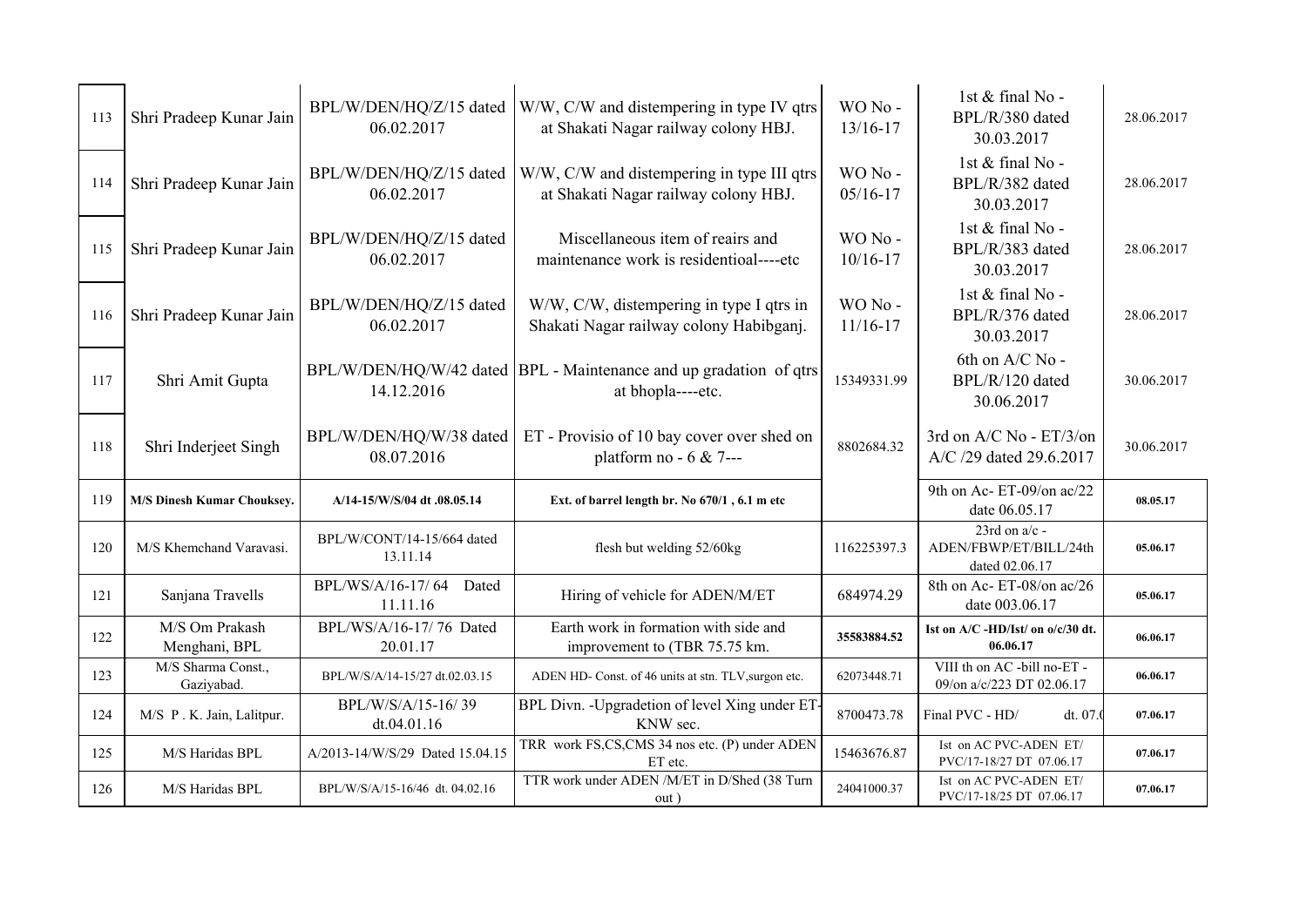| 127 | Shahid Jamal Siddique,<br>Bhopal          | BPL/W/S/A/17-18/84<br>dt.01.04.17     | ADEN (M) ET-Repair to S/B and Rly./Qtrs. At<br>Pawarkheda, Daramkunnndi, Khutwasa, BPF, &<br>Dolariya.                  | 60,21,188.32       | Ist on Ac-ET-01/on ac/28<br>date 17.06.17              | 19.06.17 |
|-----|-------------------------------------------|---------------------------------------|-------------------------------------------------------------------------------------------------------------------------|--------------------|--------------------------------------------------------|----------|
| 128 | <b>M/S Parth constn</b>                   | BPL/W/S/A/16-17/74<br>Dated16.01.1717 | Himp. Of P/F surface                                                                                                    | 8160957.89         | 4th on Ac-HD-04/on ac/32<br>date 16.06.17.             | 20.06.17 |
| 129 | Shri Satish Kumar<br>Roopchandani, Bhopal | BPL/WS/A/15-16/37 Dated<br>28.12.15   | Deep screening by BCM manual at ET-KNW<br>sec km. 579.21 to 626                                                         |                    | 1st on a/c PVC -ADEN/ HD/17-<br>18/PVC/35 date21.06.17 | 22.06.17 |
| 130 | M/S Om Prakash<br>Menghani, BPL           | BPL/WS/A/16-17/76 Dated<br>20.01.17   | Earth work in formation with side and<br>improvement to (TBR 75.75 km.                                                  | 35583884.52        | Ist on $A/C$ -HD/Ist/ on $o/c/30$ dt.<br>06.06.17      | 22.06.17 |
| 131 | Shri Jain Brothers                        | A/14-15/W/S/23 dt 22/1/15             | LHS of level crossing                                                                                                   | 17581953.35        | IInd on A/C-HD-02/34<br>dt.121.06.17                   | 22.06.17 |
| 132 | Shri Satish Kumar<br>Roopchandani, Bhopal | BPL/WS/A/15-16/37 Dated<br>28.12.15   | Deep screening by BCM manual at ET-KNW<br>sec km. 579.21 to 626                                                         | 512350014.2        | 7th on Ac- HD-07/on $ac/40$<br>date 24.06.17.          | 27.06.17 |
| 133 | M/S O.P. Meghani BPL                      | BPL/W/S/A/16-17/72 dt.<br>09.01.17    | CTR 9.00 km TFR 59.01 km under DEN /Ssec.                                                                               | 2,44,29,019.6<br>9 | IInd on Ac- HD-02/on $ac/37$<br>date24.06.17           | 27.06.17 |
| 134 | Shri Dinesh Kumar Chouksey                | BPL/W/S/A/16-17/82 Dated<br>14.03.17  | ET-KNW- Replacement of broken AC sheet etc,at<br><b>CRK MUO</b>                                                         |                    | IIIrd on Ac-HD-03/on<br>ac/38 date24.06.17             | 27.06.17 |
| 135 | Shri L.N.Panthi                           | BPL/WS/A/15-16/49 Dated               | A-standarded of sand humps under DEN/S/BPL sec.<br>(B)Shoulder screening and provision of kachs drain in<br>ET-KNW sec. | 11038777.62        | 3rd on $a/c$ - HD-03/on $ac/39$<br>date 24.06.17       | 27.06.17 |
| 136 | Shri Satish Kumar<br>Roopchandani, Bhopal | BPL/W/S/A/16-17/83 Dated<br>30.03.17  | Deep screening of t/out and replacement SEJ etc.                                                                        | 14150950.09        | 1st on A/C- $HD/1/41$<br>dt.26.06.17                   | 27.06.17 |
| 137 | Shri Sukhvindar Sandhu                    | BPL/W/S/A/16-17/69 dt.                | <b>Replacement of level Xing etc</b>                                                                                    |                    | IInd on Ac-ET-02/on ac/29<br>date 27.06.17             | 27.06.17 |
| 138 | Shri Nagin Chand Bansal                   | BPL/WS/A/16-17/59 Dated<br>01.08.16   | supply & staking in loading in hopper 65 mm gauge<br>etc                                                                | 77840730           | 12th on $a/c$ - HD/12 th/on<br>ac/36 date 22.06.17     | 28.06.17 |
| 139 | Shri L.N.Panthi                           | BPL/W/S/A/16-17/65 Dated<br>21.11.16  | Imp. Of Level xing , const. repair of side drain erepair<br>of formation by earth work 56.61 km 669 to 684 etc.         | 2712905.77         | IIIrd on $a/c$ - HD/ $3$ /on $ac/42$<br>date 27.06.17  | 29.06.17 |
| 140 | Shri L.axmi Narayan<br>Panthi, BPL        | BPL/WS/A/16-17/80 dt.10.02.17         | Earth work in foundation and repair to side etc level<br>xing under DEN/S/BPL                                           | 15319185.85        | IIIrd on $a/c$ - HD/ 3/on $ac/43$<br>date 27.06.17     | 29.06.17 |
| 141 | M/S S. K. Const.                          | BPL/W/S/A/16-17/62 dt 27.10.16        | Imp. Of level X-ing , repair of side drain etc at<br>isolated , ADEN ET                                                 | 23692516.94        | IVth on ac- ET-04 /on ac/32<br>dt.28.06.17             | 29.06.17 |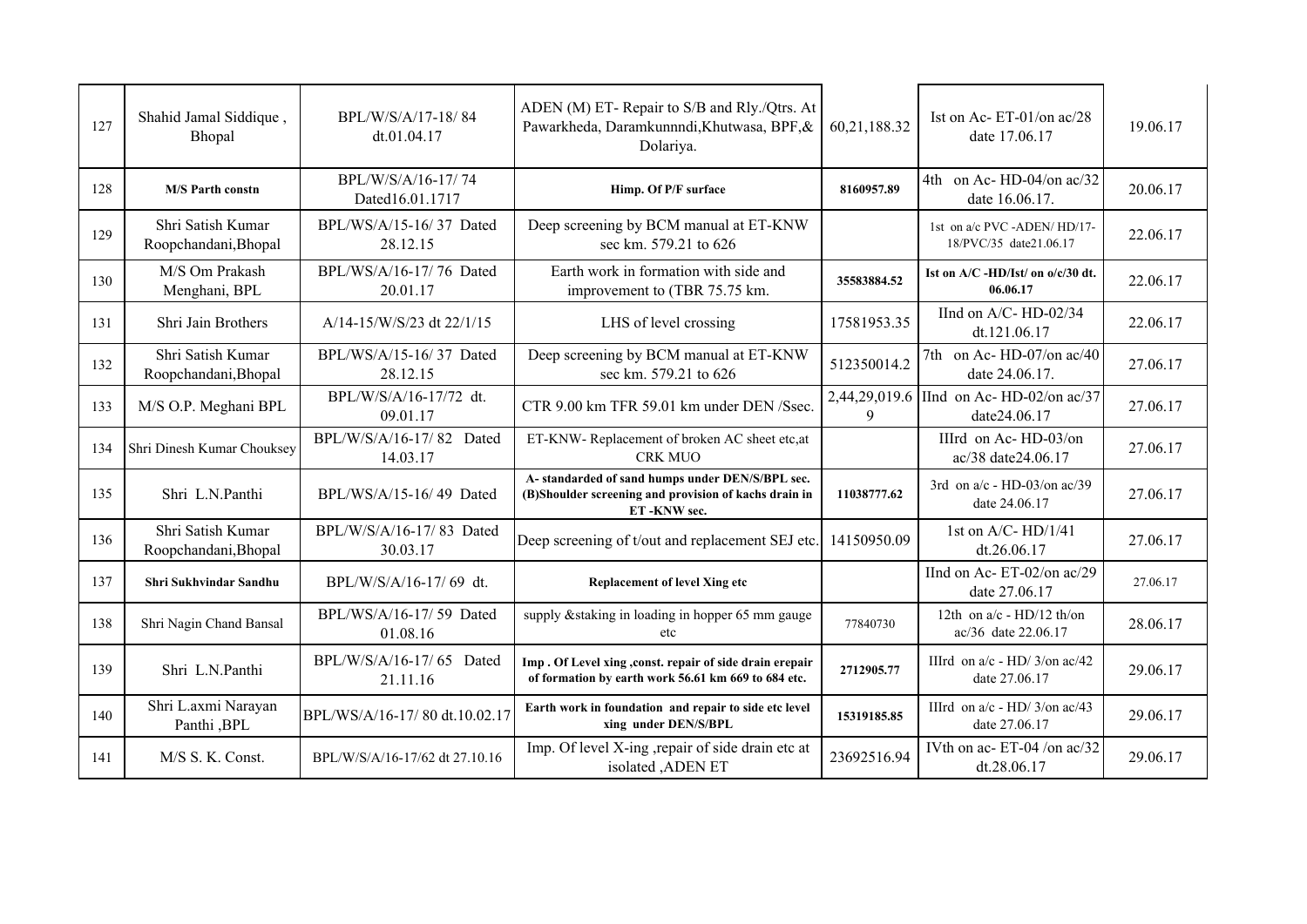## **.06.17**

| <b>BILLS SENT TO</b><br><b>ACCOUNTS</b> | <b>REMARKS</b>               | <b>GROSS AMT.</b> | <b>NET AMT.</b> |
|-----------------------------------------|------------------------------|-------------------|-----------------|
| 01.06.2017                              |                              | 176371.55         | 149922.00       |
| 01.06.2017                              |                              | 199827.59         | 189691.00       |
| 01.06.2017                              |                              | 199704.51         | 189575.00       |
| 16.05.2017                              |                              | $(-)612594$       | $(-)612594$     |
| 08.06.2017                              |                              | 106933.93         | 103726          |
| 16.05.2017                              |                              | $(-)565806$       | $(-)565806$     |
| 8.06.2017                               |                              | 1315855           | 1250062         |
| 8.06.2017                               |                              | 1315855           | 1250062         |
|                                         | Cont. singnature<br>required | $(-)201081.98$    | $(-)201082$     |
| 27.06.2017                              |                              | 232875            | 210274          |
| 19.06.2017                              |                              | 95035.99          | 90139.00        |
| 08.06.2017                              |                              | 196749.52         | 186767.00       |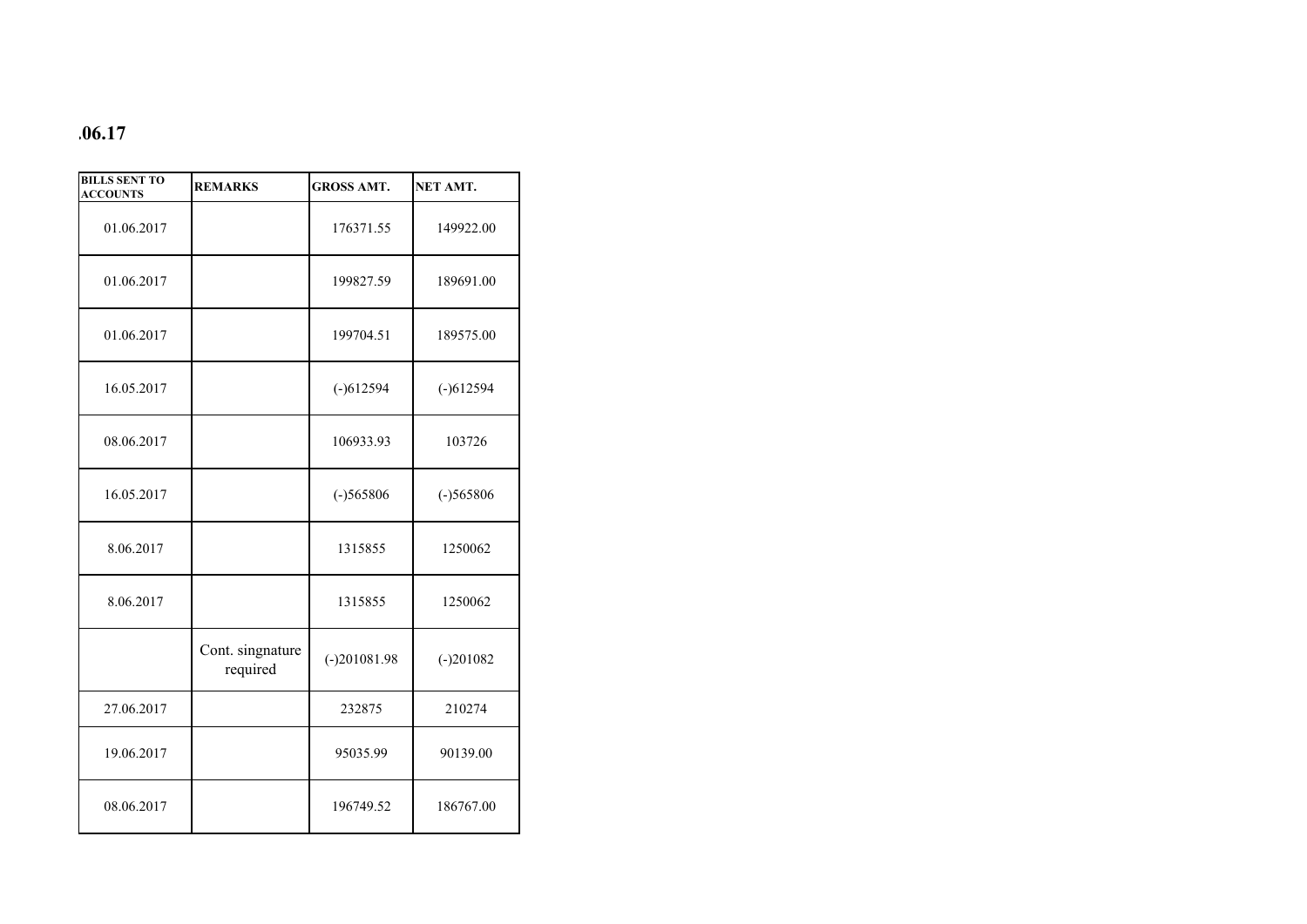| 08.06.2017 | 198201.51  | 169147.00 |
|------------|------------|-----------|
| 08.06.2017 | 155447.74  | 147531.00 |
| 6.06.2017  | 2927608.17 | 2781208   |
| 8.06.2017  | 1951334.22 | 1853767   |
| 9.06.2017  | 188040.45  | 178638    |
| 9.06.2017  | 188247.08  | 178835    |
| 9.06.2017  | 152286.56  | 144672    |
| 9.06.2017  | 166352.13  | 158034    |
| 9.06.2017  | 100044.16  | 95042     |
| 9.06.2017  | 74700.18   | 70965     |
| 9.06.2017  | 170400.02  | 161880    |
| 9.06.2017  | 170400.02  | 161880    |
| 2.06.2017  | 4601789.97 | 4370066   |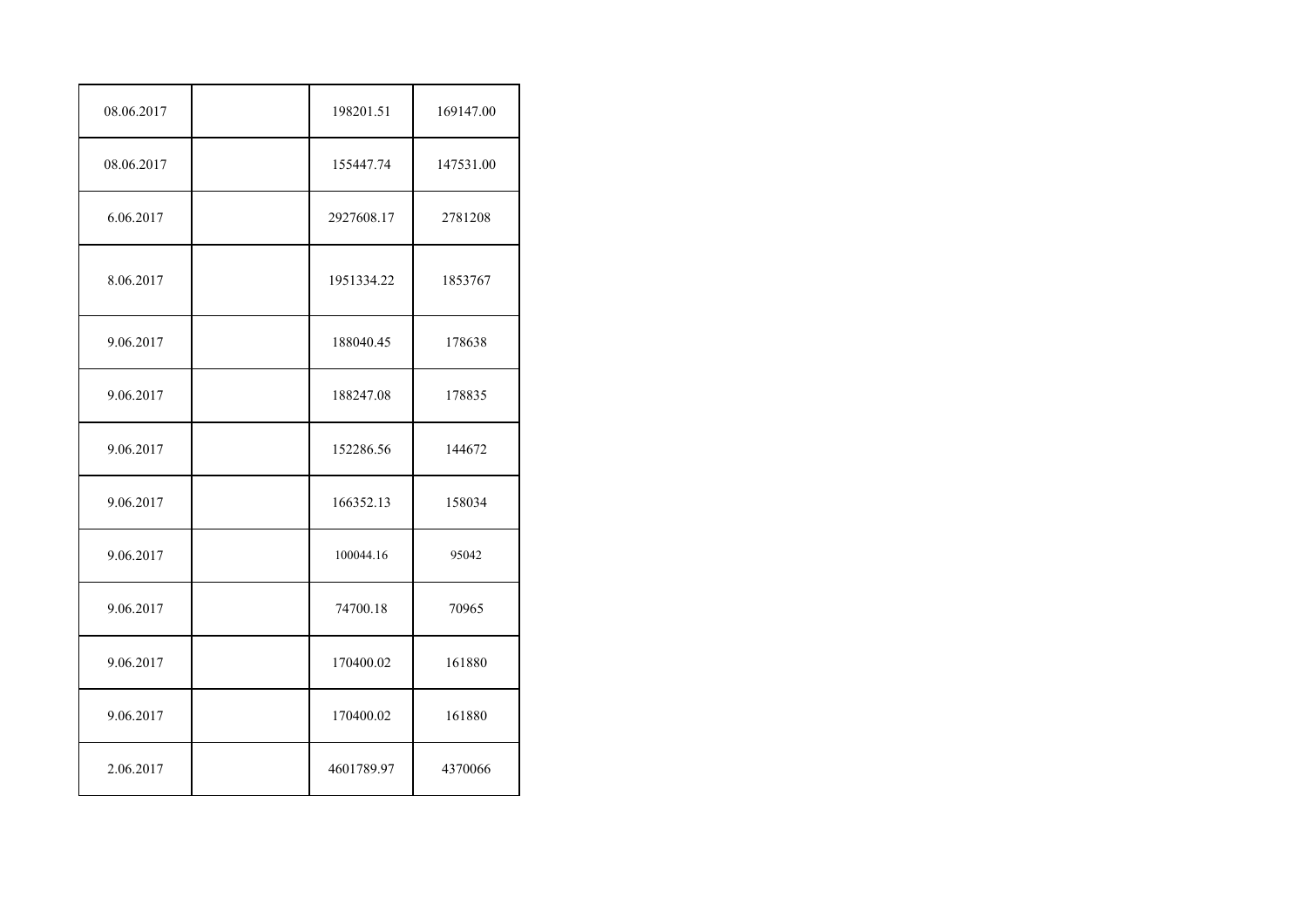| 19.06.2017 | 163476     | 155302  |
|------------|------------|---------|
| 19.06.2017 | 552753.78  | 525116  |
| 19.06.2017 | 478273.95  | 454361  |
| 19.06.2017 | 92069.44   | 87466   |
| 27.06.2017 | 565357.03  | 537089  |
| 19.06.2017 | 501141.43  | 486107  |
| 19.06.2017 | 3995202.21 | 3795442 |
| 21.06.2017 | 671745.13  | 637958  |
| 16.06.2017 | 81448.31   | 74933   |
| 19.06.2017 | 192193.28  | 182583  |
| 19.06.2017 | 141066.34  | 134013  |
| 19.06.2017 | 197189.59  | 187330  |
| 21.06.2017 | 137383.78  | 130989  |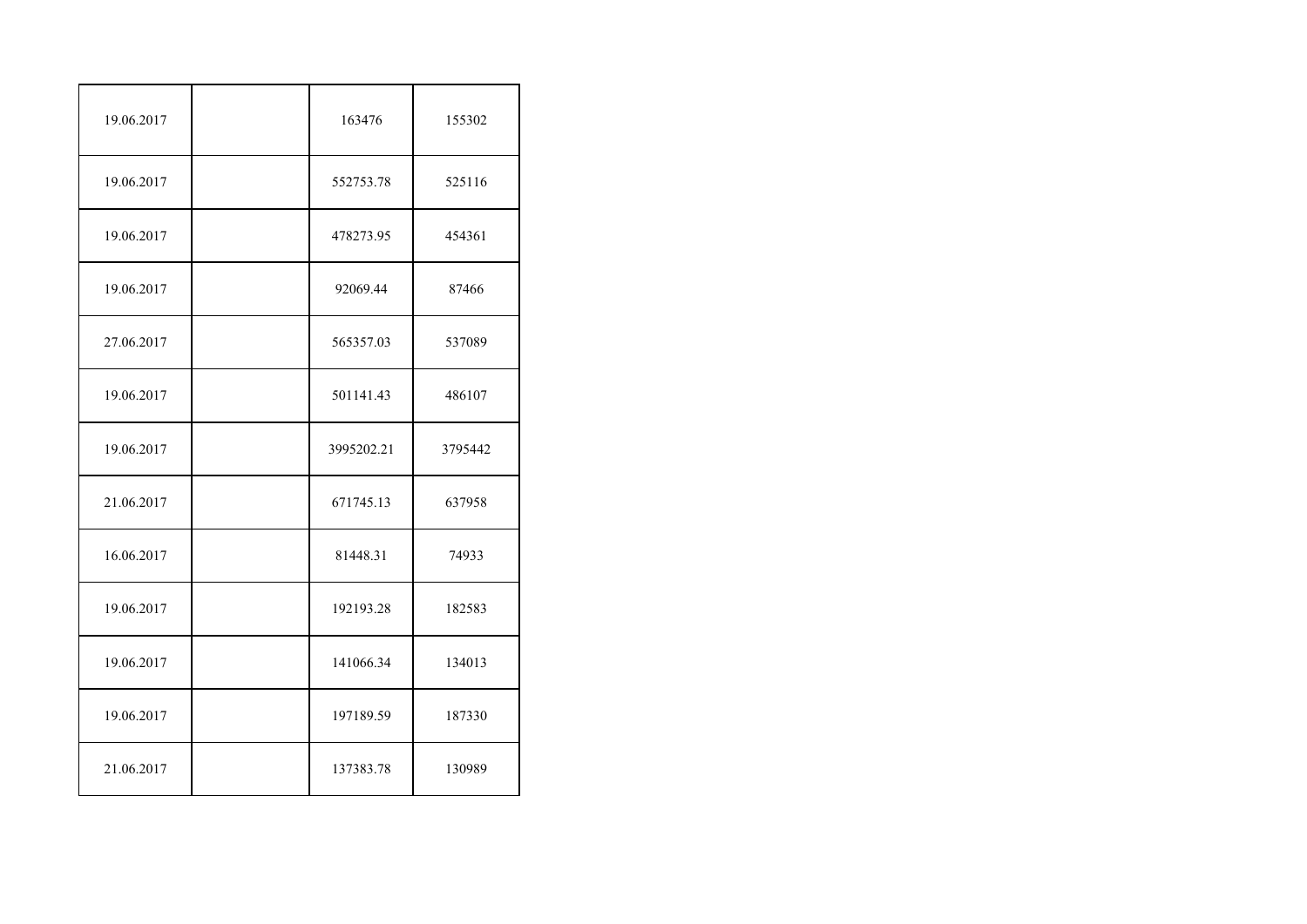| 19.06.2017 | 193442.42  | 183770  |
|------------|------------|---------|
| 30.06.2017 |            |         |
|            | 199574.36  | 189596  |
|            | 112789.2   | 107149  |
|            | 64973.56   | 61554   |
|            | 90246      | 85734   |
|            | 193395.94  | 183726  |
|            | 117188.86  | 111329  |
| 27.06.2017 | 145571.25  | 141204  |
|            | 267335.9   | 253969  |
| 21.06.2017 | 218985.77  | 212416  |
| 20.06.2017 | 1302270.65 | 1159338 |
| 19.06.2017 | 1360375.29 | 1318129 |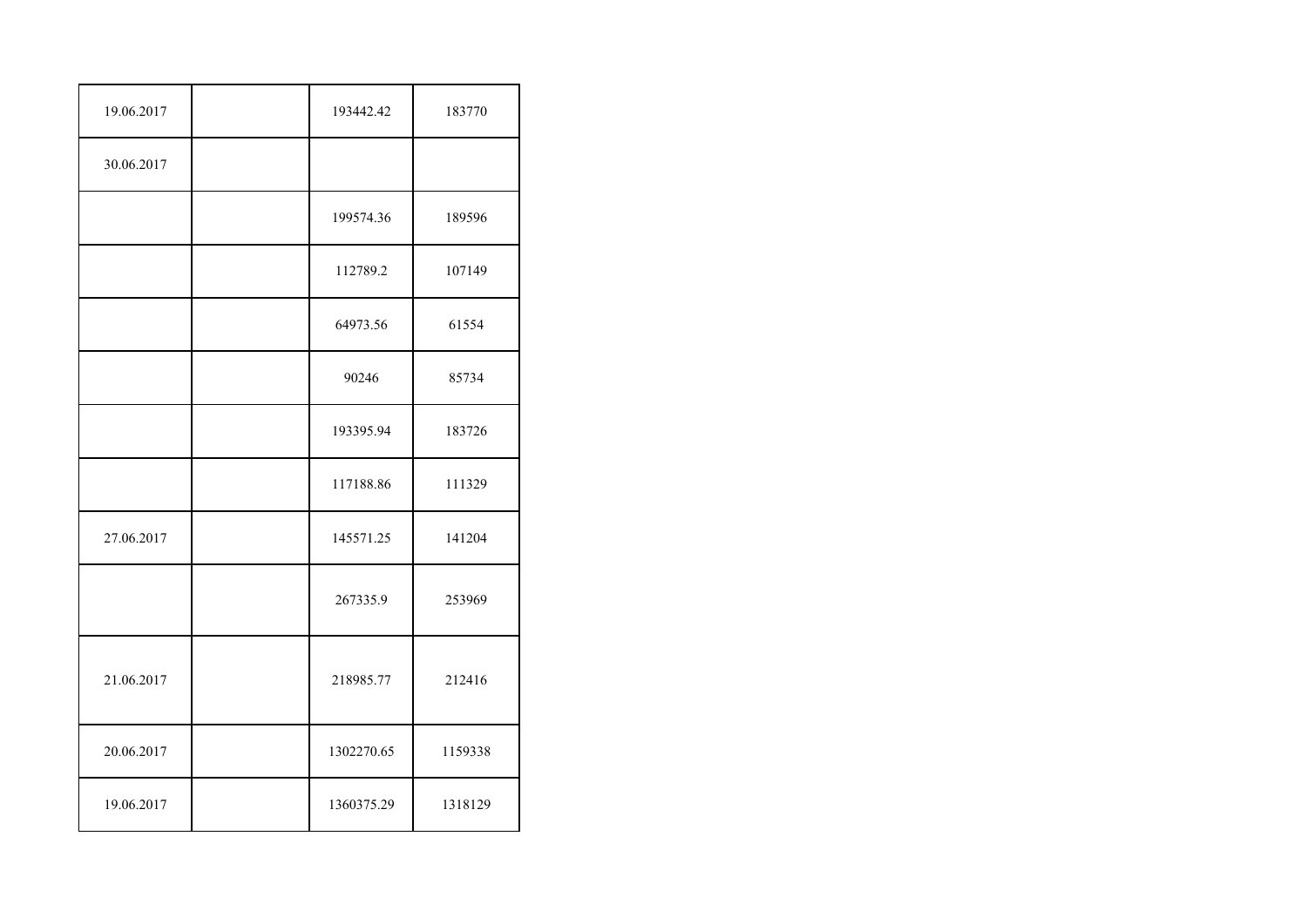| 02.06.2017 | 2705986.41 | 2570686.00 |
|------------|------------|------------|
| 06.06.2017 | 1081037.00 | 981736.00  |
| 06.06.2017 | 664500.00  | 564825.00  |
| 07.06.2017 | 4134718.00 | 3597205.00 |
| 16.06.2017 | 1510796.00 | 1435111.00 |
| 09/06/2017 | 1063200    | 984670     |
|            |            |            |
| 13/06/2017 | 4937785    | 4690895    |
| 14/06/2017 | 1871744    | 1590983    |
| 06/06/2017 | 196988     | 167439     |
| 06/06/2017 | 196419     | 166957     |
| 06/06/2017 | 56738      | 48227      |
| 06/06/2017 | 198025     | 168320     |
| 29/06/2017 | 2300612    | 2229443    |
| 29/06/2017 | 603419     | 474160     |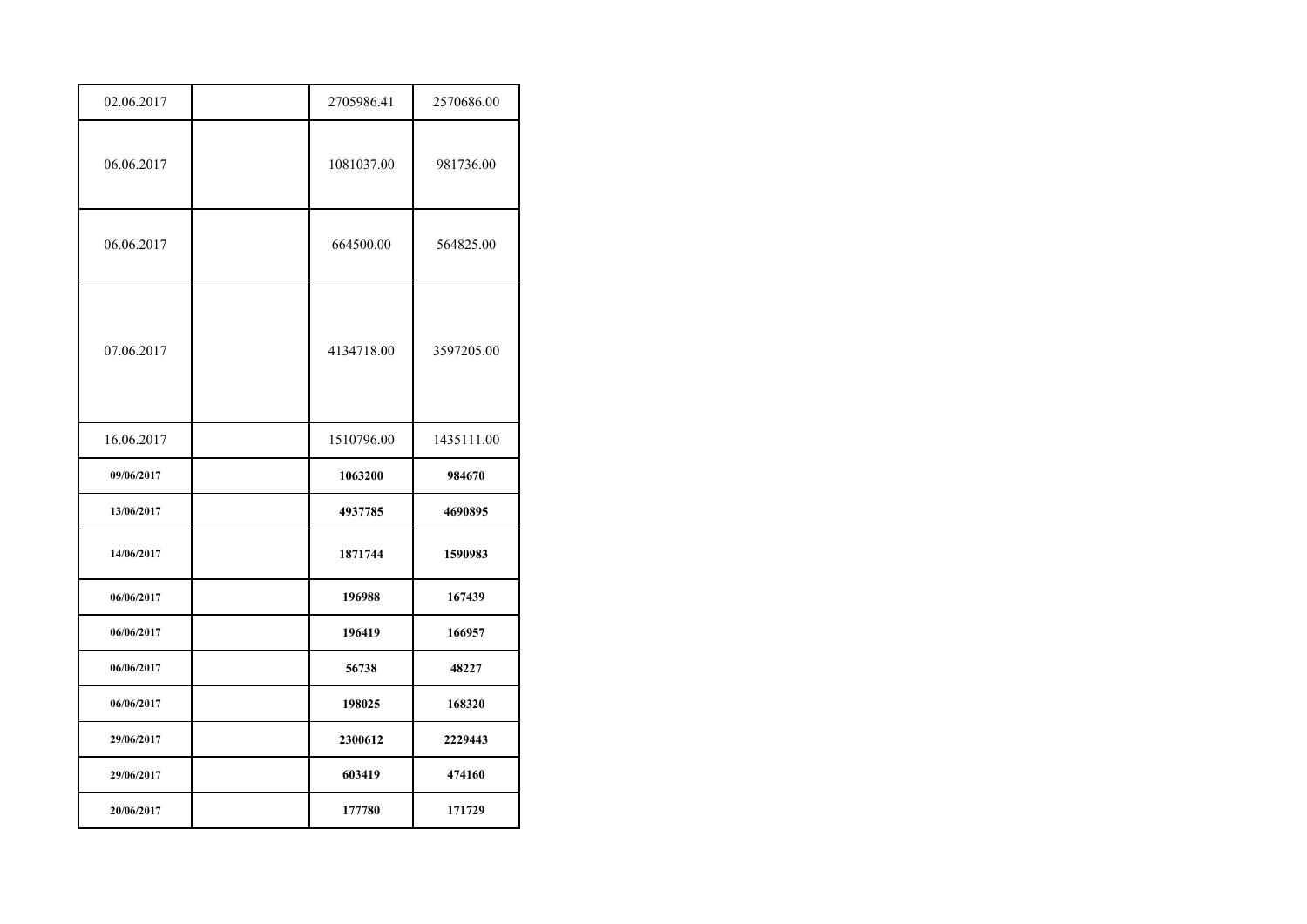| 30/06/2017 |                 | 198793    | 188311    |
|------------|-----------------|-----------|-----------|
| 30/06/2017 |                 | $-102707$ | $-102707$ |
| 30/06/2017 |                 | 33277     | 32278     |
| 29/06/2017 |                 | 7029592   | 5762097   |
| 19/06/2017 |                 | 264546    | 259255    |
|            | Under signature | 58094     | 48724     |
|            | Under signature | 170509    | 144846    |
| 08.06.2017 |                 | 13777747  | 12390691  |
| 15.06.2017 |                 | 2637267   | 2566963   |
| 06.06.2017 |                 | 30815     | 29275     |
| 08.06.2017 |                 | 197498    | 187628    |
| 21.06.2017 |                 | 474432    | 449687    |
| 19.06.2017 |                 | 474432    | 449687    |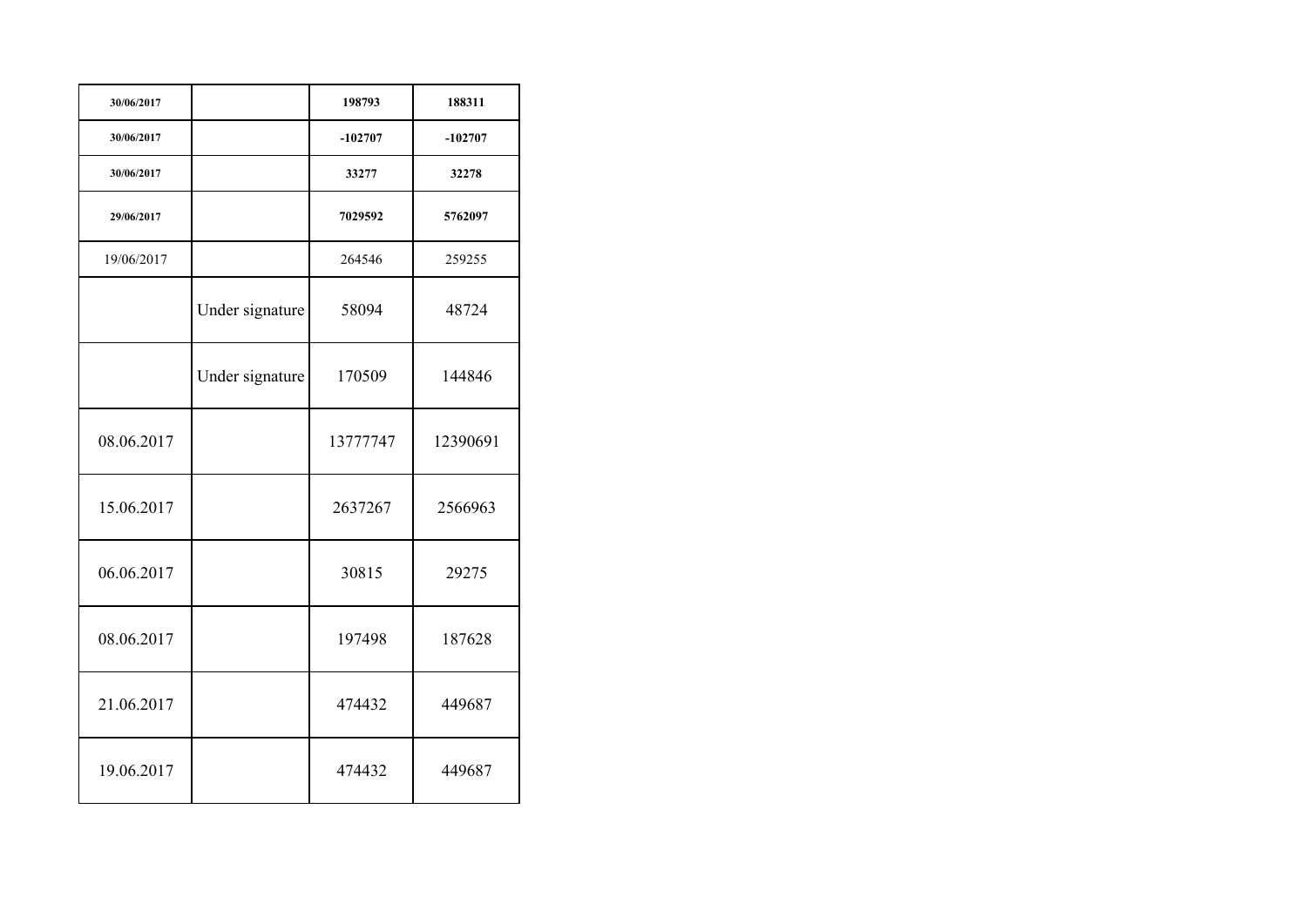| 19.06.2017 |                 | 86420   | 82100   |
|------------|-----------------|---------|---------|
| 19.06.2017 |                 | 290179  | 275669  |
| 27.06.2017 |                 | 173839  | 164073  |
| 27.06.2017 |                 | 198287  | 186389  |
| 27.06.2017 |                 | 1237208 | 1166067 |
| 28.06.2017 |                 | 312210  | 296600  |
| 27.06.2017 |                 | 339594  | 322614  |
| 29.06.2017 |                 | 2231983 | 2118172 |
|            | Under signature | 180392  | 169879  |
|            | Under signature | 198122  | 188217  |
|            | Under signature | 183886  | 166655  |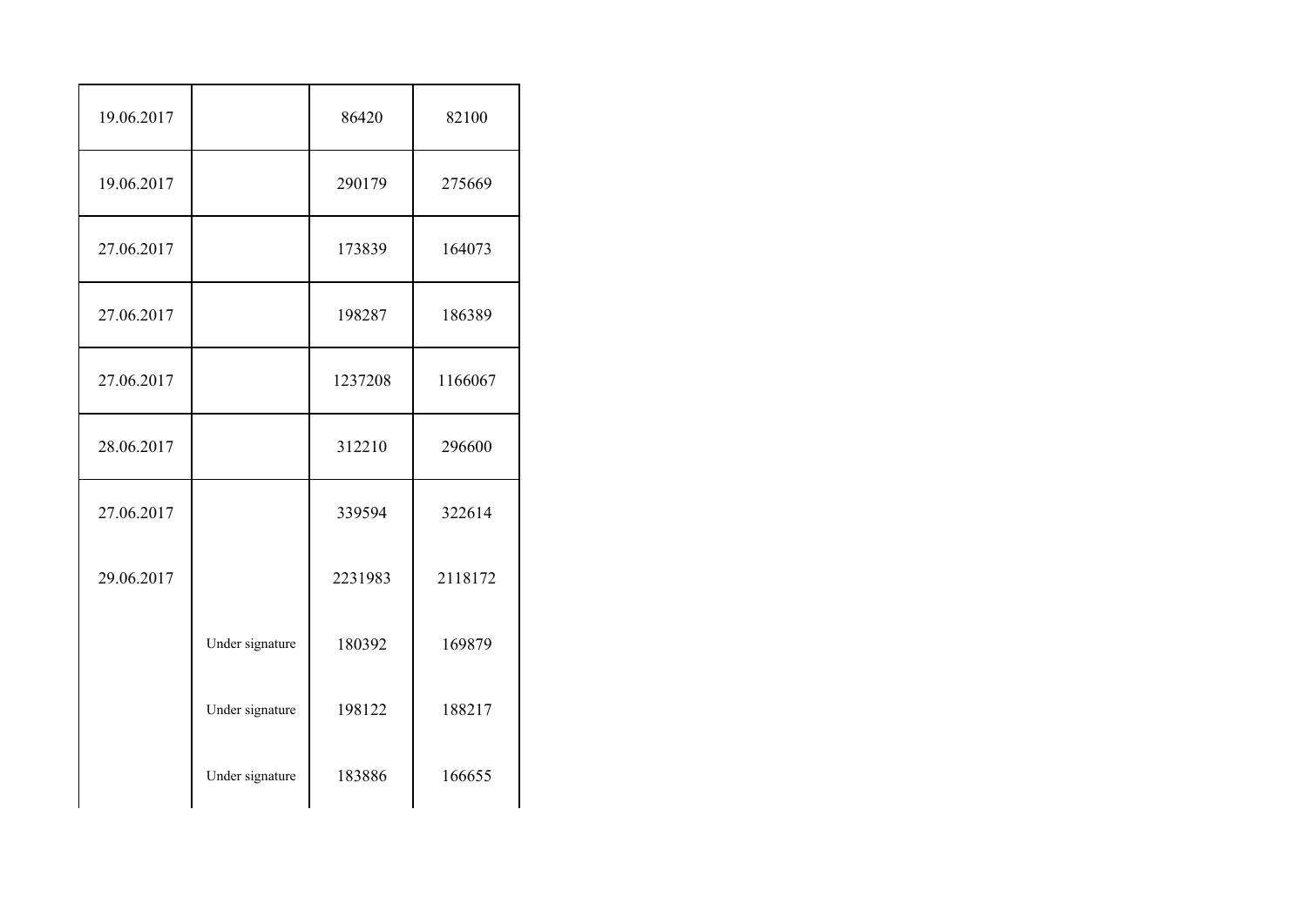|            | Under signature                            | 102304   | 96616   |
|------------|--------------------------------------------|----------|---------|
|            | Under signature                            | 189524   | 178154  |
|            | Under signature                            | 160109   | 150503  |
|            | Under signature                            | 91302    | 86175   |
|            | Under signature                            | 179655   | 168875  |
| 29.06.2016 |                                            | 11547474 | 9801206 |
| 30.06.2017 |                                            | 118796   | 112856  |
|            | Due to GST not<br>rceived in A/C<br>Deptt. | 199213   | 166770  |
|            | Due to GST not<br>rceived in A/C<br>Deptt. | 99188    | 82747   |
|            | Due to GST not<br>rceived in A/C<br>Deptt. | 197504   | 165334  |
|            | Due to GST not<br>rceived in A/C<br>Deptt. | 167687   | 142533  |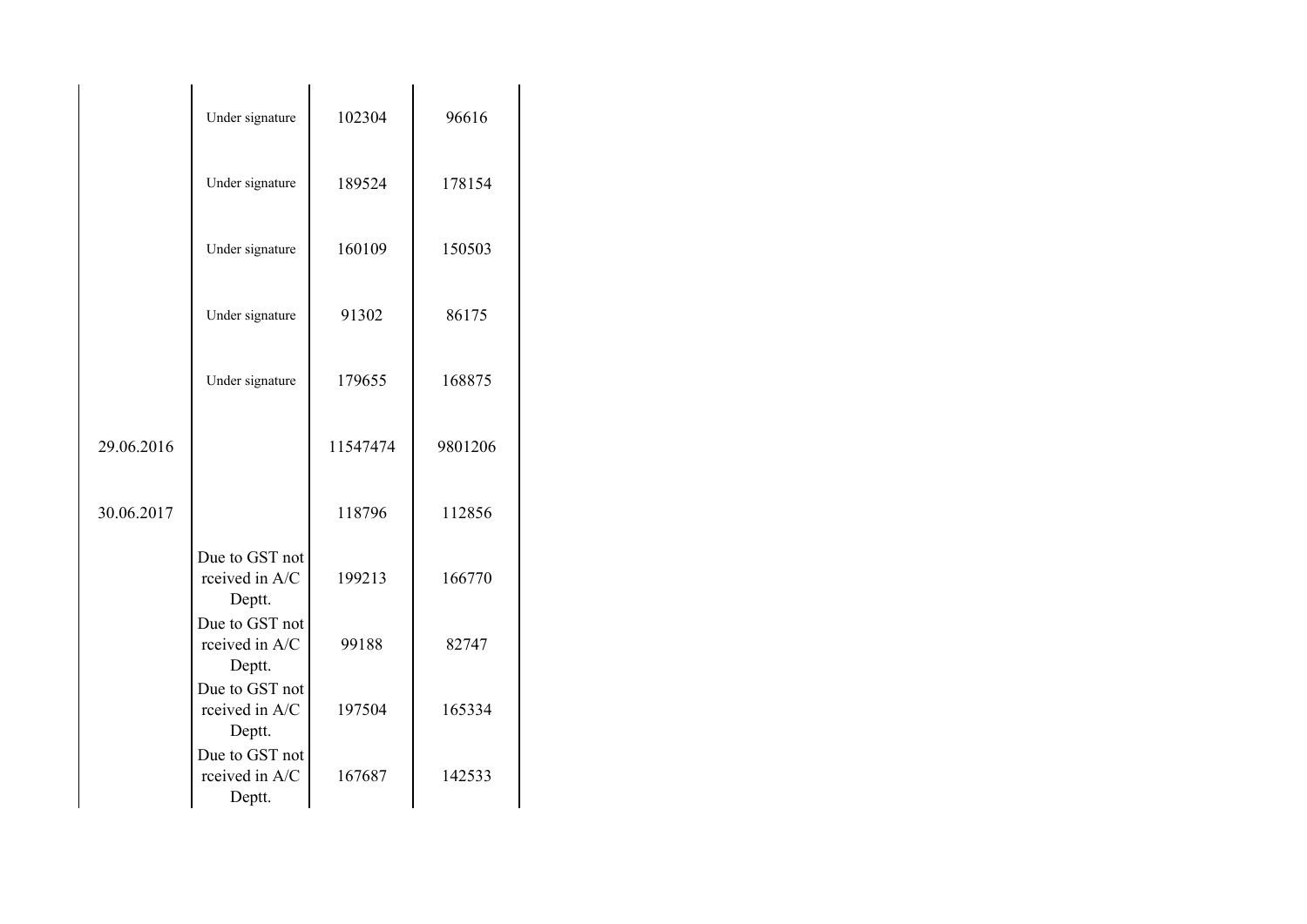| Due to GST not<br>rceived in A/C<br>Deptt. | 199895 | 167341 |
|--------------------------------------------|--------|--------|
| Due to GST not<br>rceived in A/C<br>Deptt. | 194111 | 162484 |
| Due to GST not<br>rceived in A/C<br>Deptt. | 195141 | 163919 |
| Due to GST not<br>rceived in A/C<br>Deptt. | 199949 | 167572 |
| Due to GST not<br>rceived in A/C<br>Deptt. | 117944 | 98318  |
| Due to GST not<br>rceived in A/C<br>Deptt. | 199358 | 167460 |
| Due to GST not<br>rceived in A/C<br>Deptt. | 108281 | 78445  |
| Due to GST not<br>rceived in A/C<br>Deptt. | 82263  | 89924  |
| Due to GST not<br>rceived in A/C<br>Deptt. | 113561 | 95391  |
| Due to GST not<br>rceived in A/C<br>Deptt. | 193332 | 162399 |
| Due to GST not<br>rceived in A/C<br>Deptt. | 199358 | 167460 |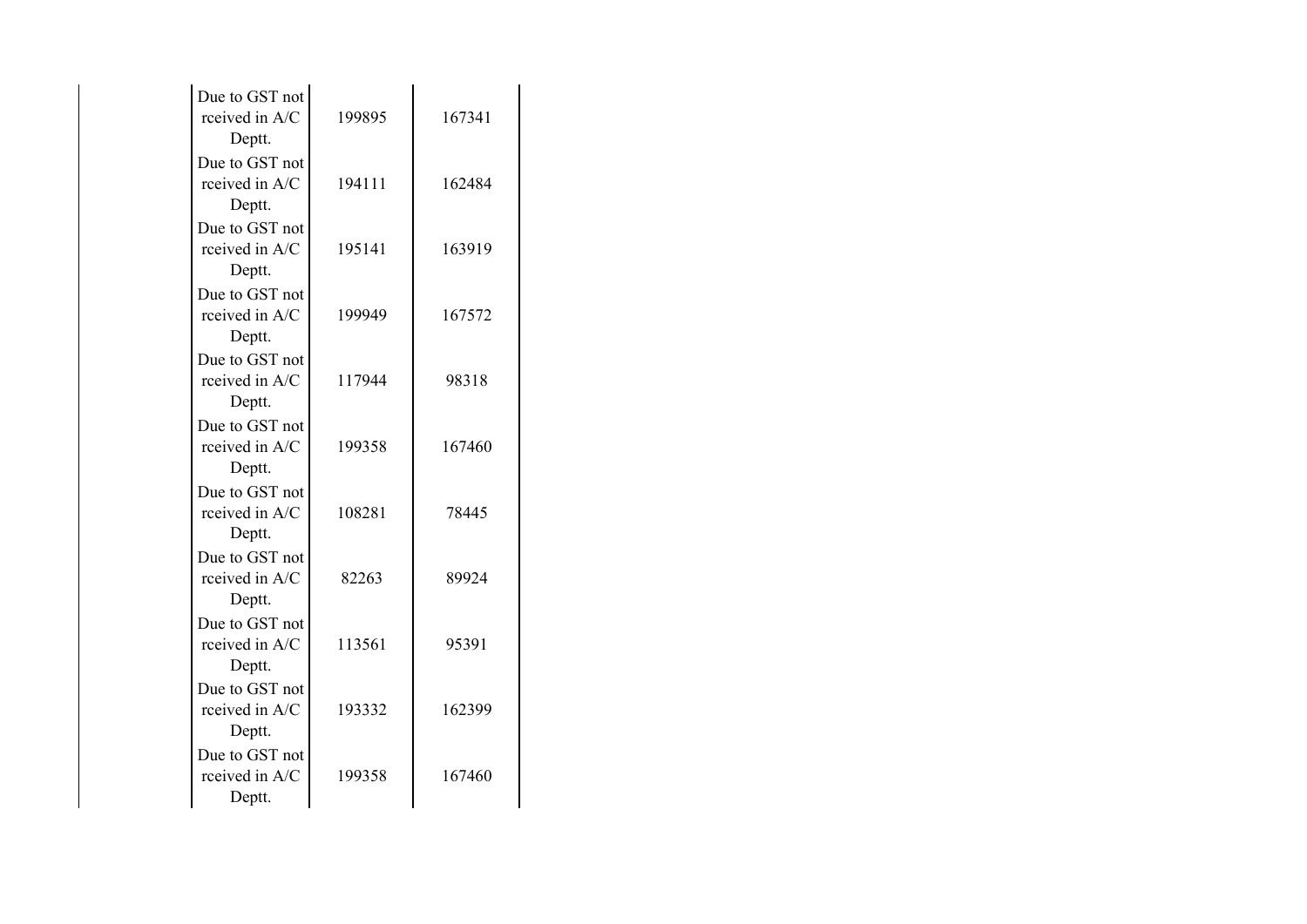|          | Due to GST not<br>rceived in A/C<br>Deptt. | 117355  | 98577    |
|----------|--------------------------------------------|---------|----------|
|          | Due to GST not<br>rceived in A/C<br>Deptt. | 117923  | 112028   |
|          | Due to GST not<br>rceived in A/C<br>Deptt. | 162919  | 146806   |
|          | Due to GST not<br>rceived in A/C<br>Deptt. | 195141  | 163919   |
|          | Due to GST not<br>rceived in A/C<br>Deptt. | 1130215 | 1067710  |
|          | Due to GST not<br>rceived in A/C<br>Deptt. | 1191986 | 1132386  |
| 16.06.17 |                                            | 645683  | 613398   |
| 06.06.17 |                                            |         | 74444743 |
| 12.06.17 |                                            | 27989   | 29149    |
| 12.06.17 |                                            | 7181269 | 6104079  |
| 12.06.17 |                                            | 954251  | 906538   |
| 12.07.16 |                                            | 180343  | 171331   |
| 13.06.17 |                                            | 165222  | 160266   |
| 13.06.17 |                                            | 141570  | 137323   |